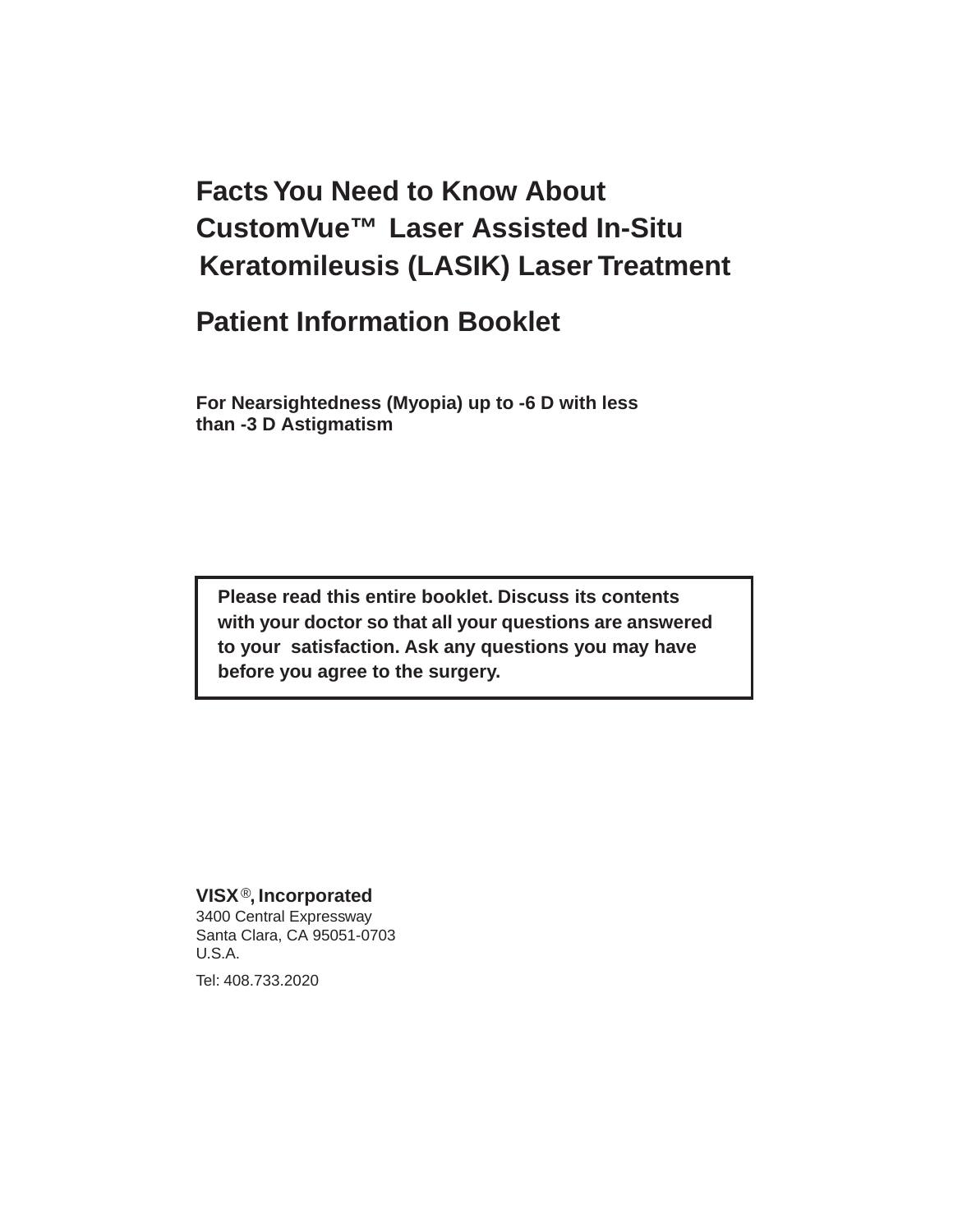© Copyright 2003 by VISX®, Incorporated All Rights Reserved

VISX®, VisionKey®, ActiveTrak®, WaveScan®, WaveScan WaveFront®, and WavePrint® are registered trademarks of VISX, Incorporated.

CustomVue™ and STAR S4™ are trademarks of VISX, Incorporated.

Accutane® is a registered trademark of Hoffmann-La Roche Inc. Cordarone® is a registered trademark of Sanofi-Synthelabo, Inc. Imitrex® is a registered trademark of GlaxoSmithKline.

No part of this publication may be reproduced or transmitted in any form or by any means, electronic or mechanical, including photocopying, recording, or any information storage and retrieval system, without permission in writing from VISX, Incorporated.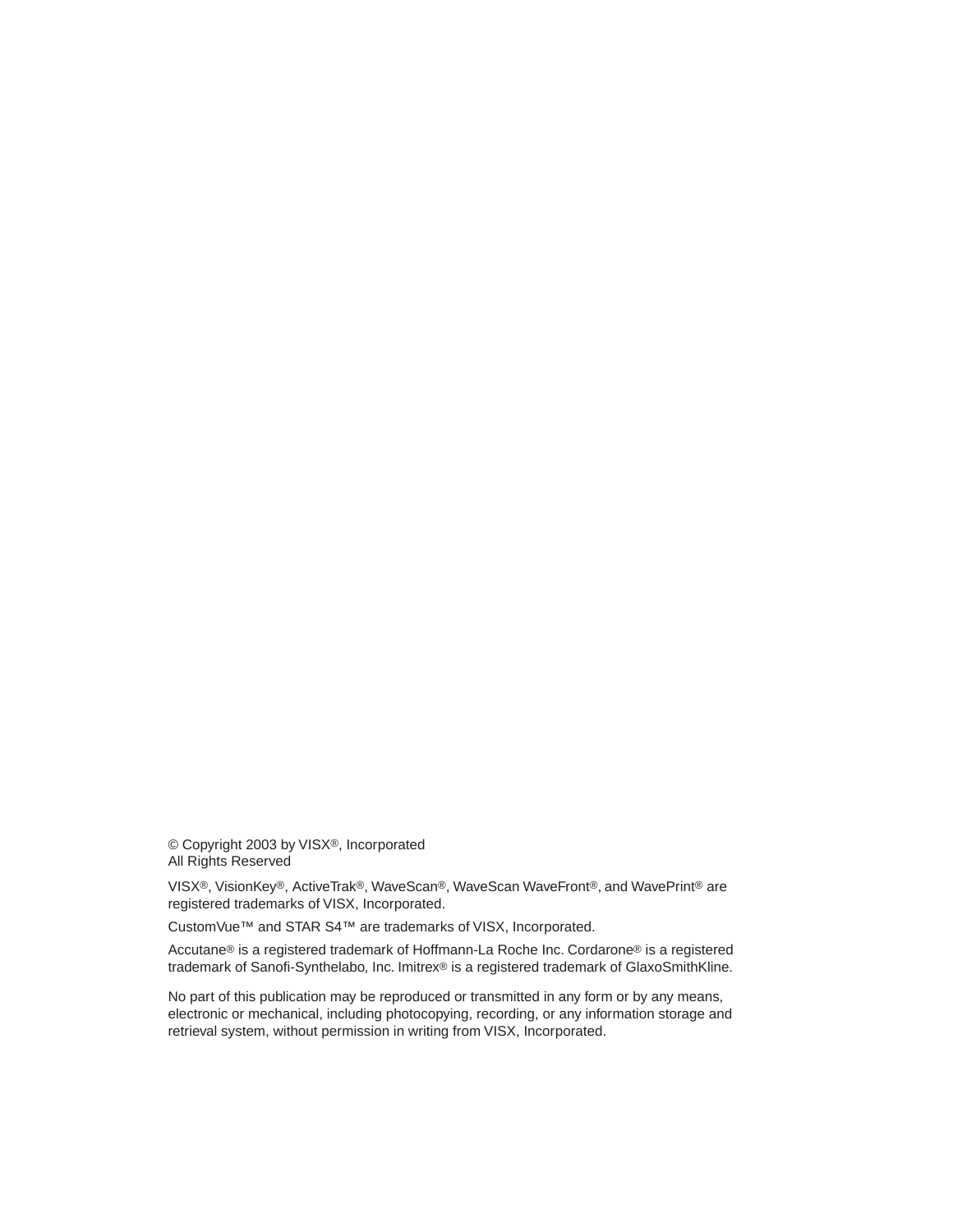# **Table of Contents**

| How Refractive (Wavefront) Errors Affect Your Vision 2        |
|---------------------------------------------------------------|
|                                                               |
| How the CustomVue™ LASIK Procedure Works 5                    |
| The VISX WaveScan WaveFront® System  6                        |
|                                                               |
|                                                               |
|                                                               |
| Visual Acuity Without Glasses After Treatment 7               |
| <b>Visual Acuity Without Glasses After Treatment and With</b> |
|                                                               |
|                                                               |
| Contraindications - When Can't You Have LASIK?  10            |
| What Warnings and Other Information Do You Need<br>11         |
| 11                                                            |
| 12                                                            |
| 13                                                            |
| Visual Acuity With Glasses After Treatment<br>13              |
| Change in Visual Acuity With Glasses After Treatment<br>14    |
| 15                                                            |
| Patient Symptoms After CustomVue Treatment<br>16              |
| The First Week Following Surgery<br>16                        |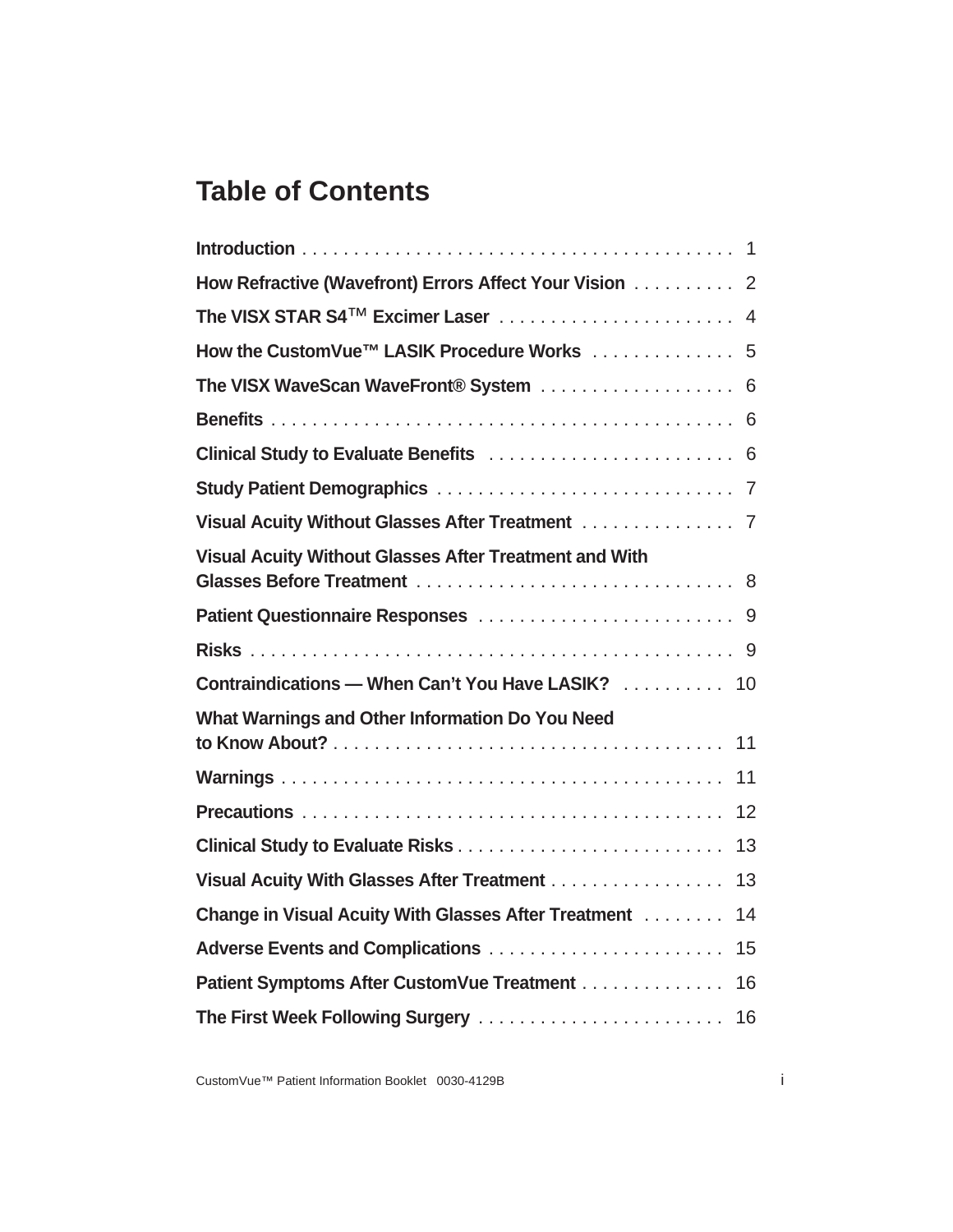| The First Two To Six Months Following Surgery  16 |  |
|---------------------------------------------------|--|
| Are You A Good Candidate For CustomVue™ LASIK? 17 |  |
|                                                   |  |
|                                                   |  |
|                                                   |  |
|                                                   |  |
|                                                   |  |
|                                                   |  |
|                                                   |  |
|                                                   |  |
| Patient Assistance Information  26                |  |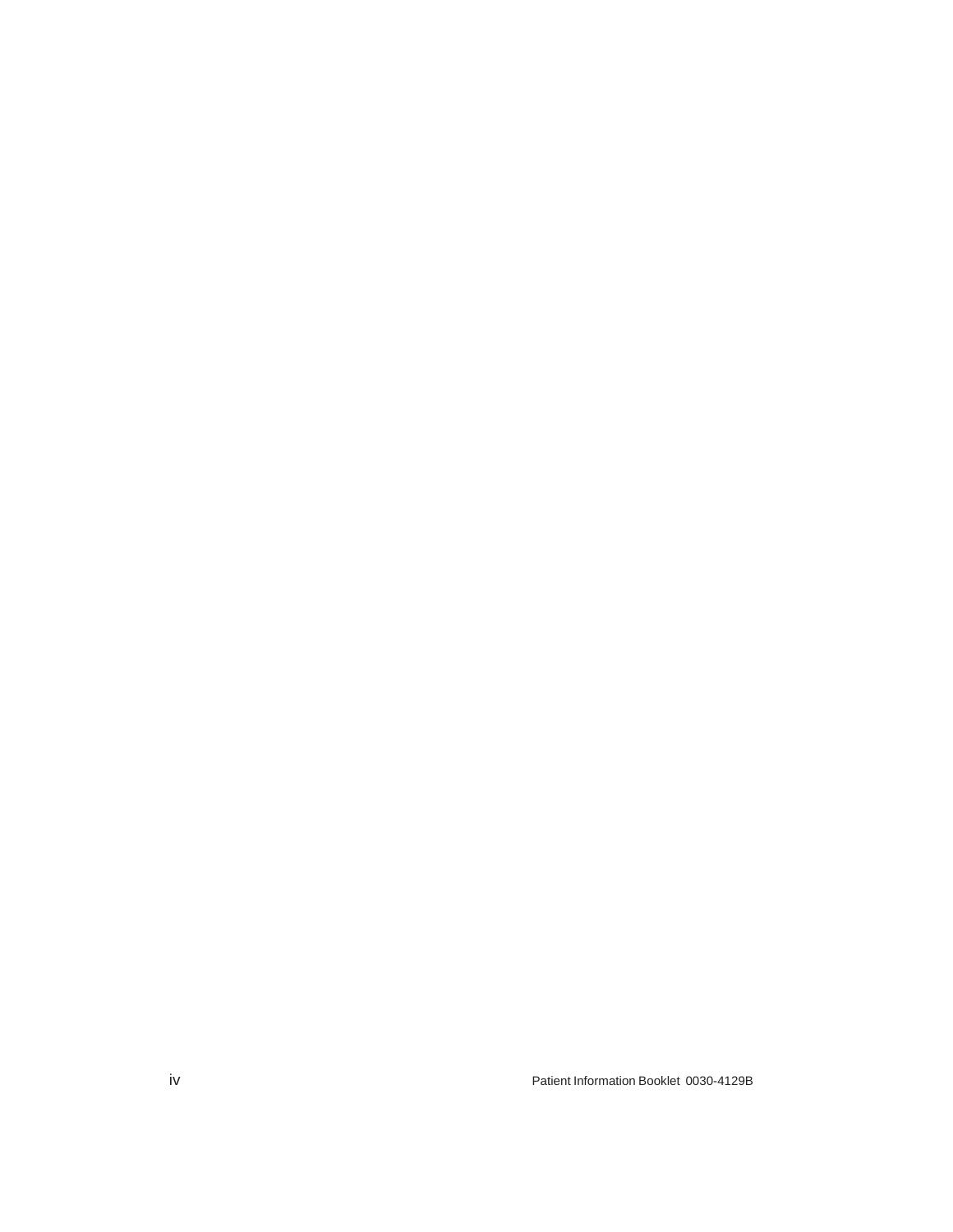#### <span id="page-6-0"></span>**Introduction**

Your doctor and VISX, Incorporated provide the information in this booklet to help you decide whether to have a CustomVue™ LASIK treatment. CustomVue LASIK (laser assisted *in situ* keratomileusis) may be used to correct, or partly correct, nearsightedness (myopia) with or without astigmatism.

Some other ways to correct your vision are by wearing glasses or contact lenses, or by undergoing other kinds of laser refractive surgery such as non-custom LASIK or PRK (photorefractive keratectomy). You may also choose non-laser surgical procedures such as clear lens extraction and intraocular lens (IOL) implantation, or intracorneal ring segment implantation. Other surgical procedures that do not use a laser such as RK (radial keratotomy) and ALK (automated lamellar keratectomy) may also be an option.

Please read this booklet completely. Discuss any questions with your doctor before you decide if CustomVue LASIK is right for you. Only an eye care professional trained in laser vision correction can determine whether you are a suitable candidate. Some people, such as military pilots, have job-related vision requirements that cannot be met by having LASIK.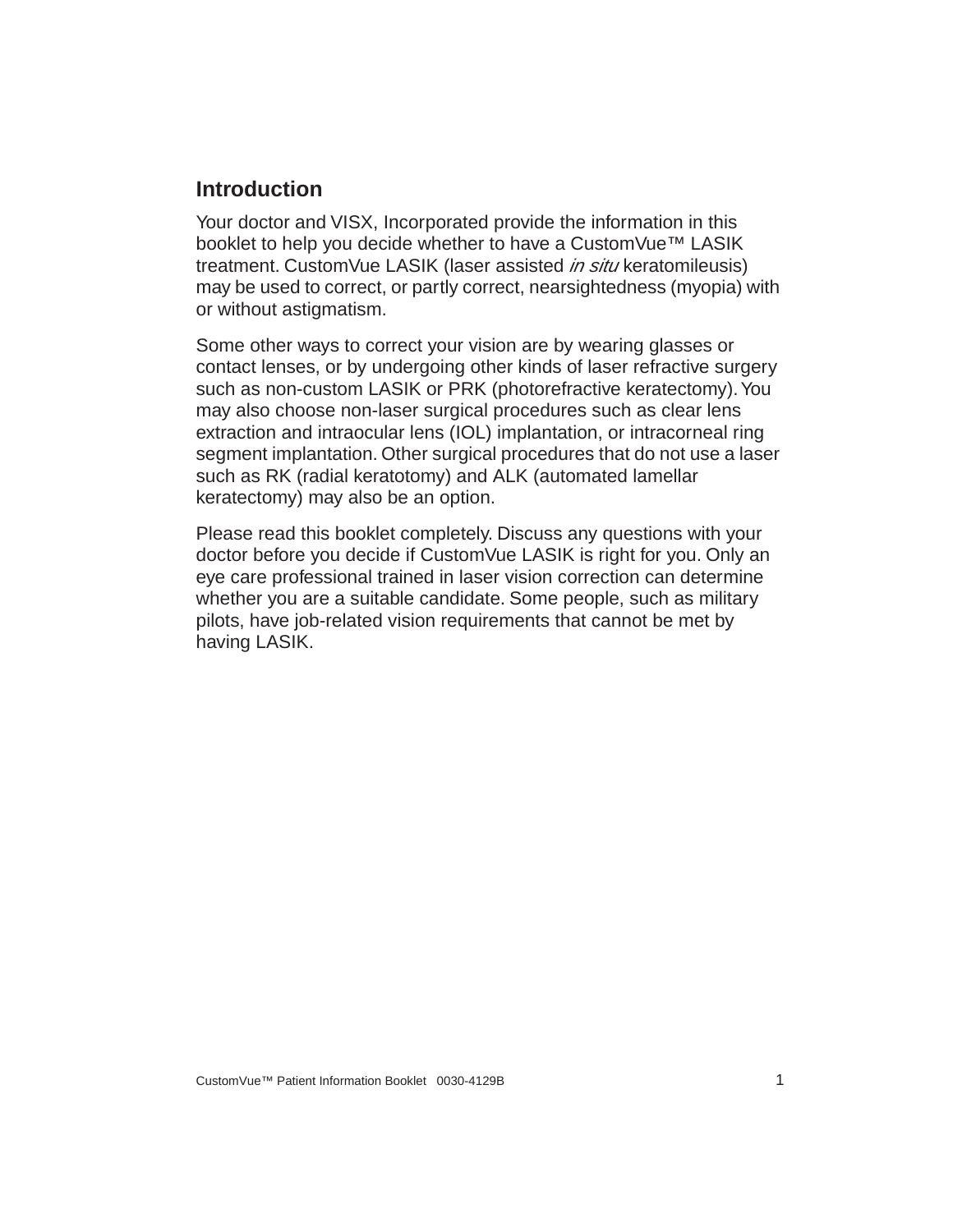## <span id="page-7-0"></span>**How Refractive (Wavefront) Errors Affect Your Vision**

The cornea and lens of the eye focus rays of light by bending (or refracting) them to focus an image on the retina at the back of the eye, much like a camera focuses images onto film.



**Figure 1: On the left is a diagram showing how the eye focuses light rays to create a sharp image on the retina. The corresponding wavefront map of an ideal eye is displayed on the right.**

The above figure shows an ideal eye with no focusing imperfections. All of the rays of light traveling through the eye focus to a single point on the retina at the back of the eye.

In reality, all eyes have some degree of imperfections. One way to measure the focusing errors of an eye is to measure the *wavefront* of the eye. This can be done with an instrument like the VISX WaveScan WaveFront® System. The wavefront map is a picture of the rays of light as they travel through the eye. The WaveScan® System measures the wavefront errors by measuring light as it reflects out of the eye with a camera sensor.

The wavefront of a perfect eye has a flat surface because all of the light rays travel uniformly through the eye, as shown in figure 1. The wavefront of an eye with imperfections is curved or wavy because some light rays reach the retina before others, and some rays strike different locations on the retina than others. Wavefront errors include both simple and complex focusing errors. The simple wavefront errors, which can be corrected with curved lenses (e.g., glasses or contact lenses,) are also called *refractive* errors and include *myopia and astigmatism*.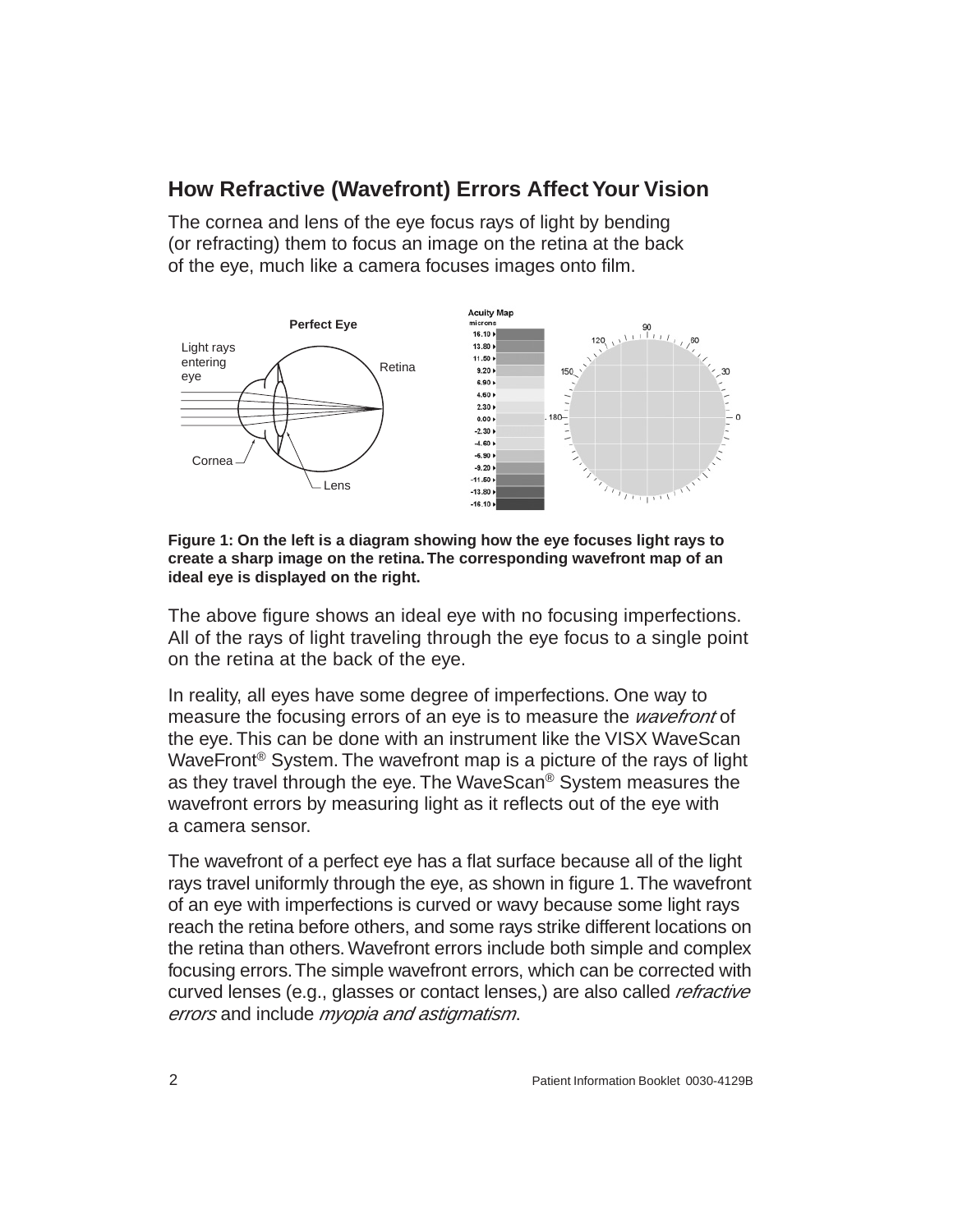Myopia (nearsightedness) usually starts in childhood and gets progressively worse through adolescence. It usually stops changing by the late teens, but it can sometimes continue to get worse into the mid-twenties. Nearsighted (or myopic) eyes bend light too much so that light rays focus to a single spot in front of the retina. Things that are far away look blurry because the rays are spread apart instead of focused when they strike the retina.



**Figure 2: On the left is a diagram of a nearsighted eye showing the light rays focusing in front of the retina. The corresponding wavefront of a myopic eye shows a curved wavefront surface. The height difference between center and edge is indicated by the change in grayscale.**

Astigmatism causes the rays of light entering through different parts of the eye to focus unequally so that they do not ever form a single spot. Some rays may focus on the retina, but other rays focus in front of the retina. Things look blurry because images are not ever focused clearly on the retina.



Grid spacing: 1 mm.

**Figure 3: On the left is a diagram of an astigmatic eye showing light rays that do not ever come to a focus at one point. The corresponding wavefront map for this eye shows a surface that is curved more in one direction than the other.**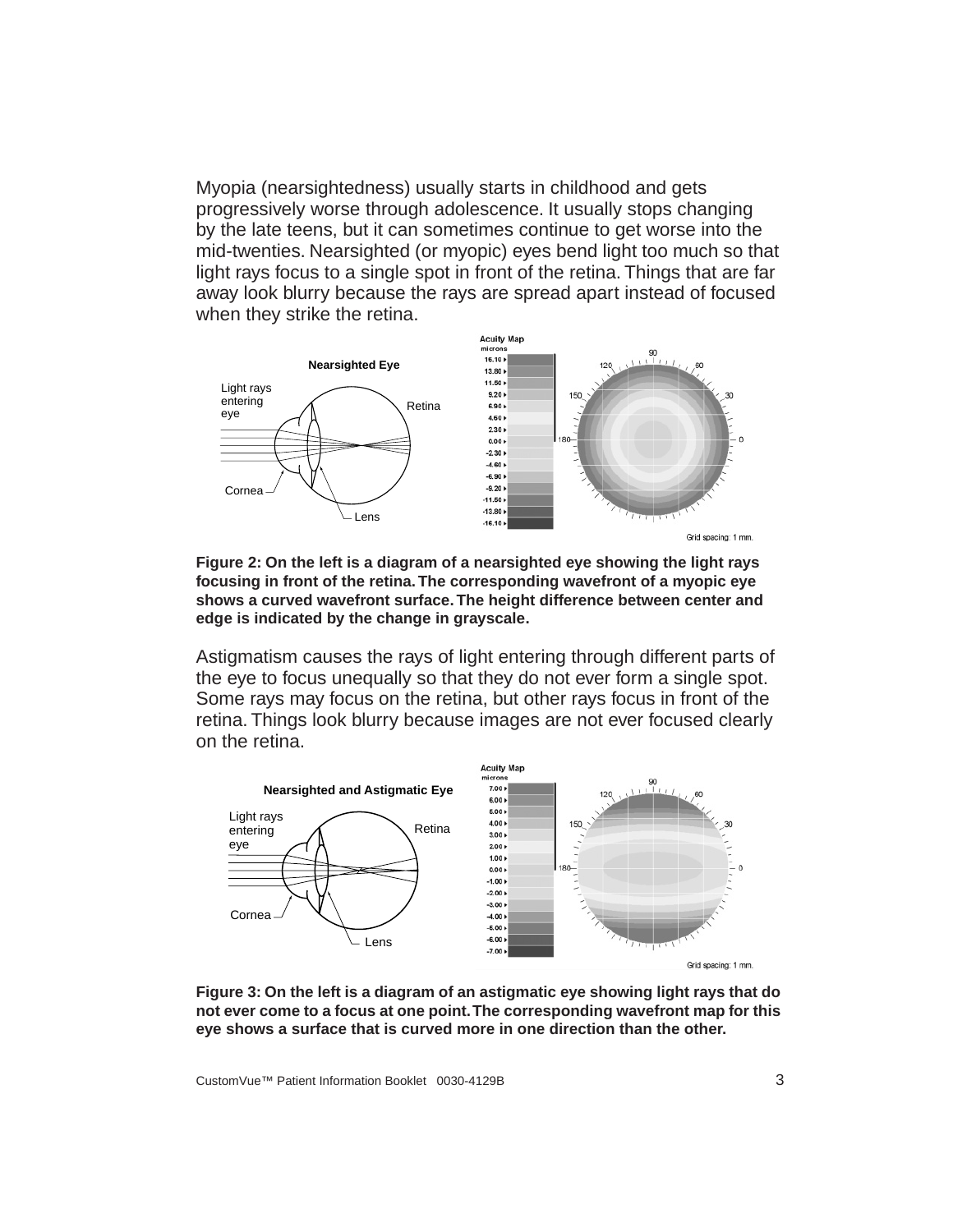The WaveScan® System can also measure complex focusing errors. On the left in figure 4 is a map of all wavefront errors and on the right is a map showing just the complex errors. The combination of simple and complex wavefront errors in any eye is unique. The CustomVue™ treatment is "custom" because it includes information from the WaveScan System that is more individualized than what a doctor uses to program a non-custom treatment.



**Figure 4: On the left is a wavefront map of all wavefront errors and on the right is a wavefront map showing only the complex errors.**

## <span id="page-9-0"></span>**The VISX STAR S4**™ **Excimer Laser**

The excimer laser produces a beam of cool ultraviolet light. The doctor programs your information into a computer that controls the laser. The laser produces a series of rapid pulses that remove small and precise amounts of corneal tissue. Excimer laser light does not penetrate into the eye and leaves other eye structures (iris, lens, retina) undisturbed.

The laser also contains an auto-centering eye tracking system which will automatically compensate for any of your eye movements during the CustomVue treatment.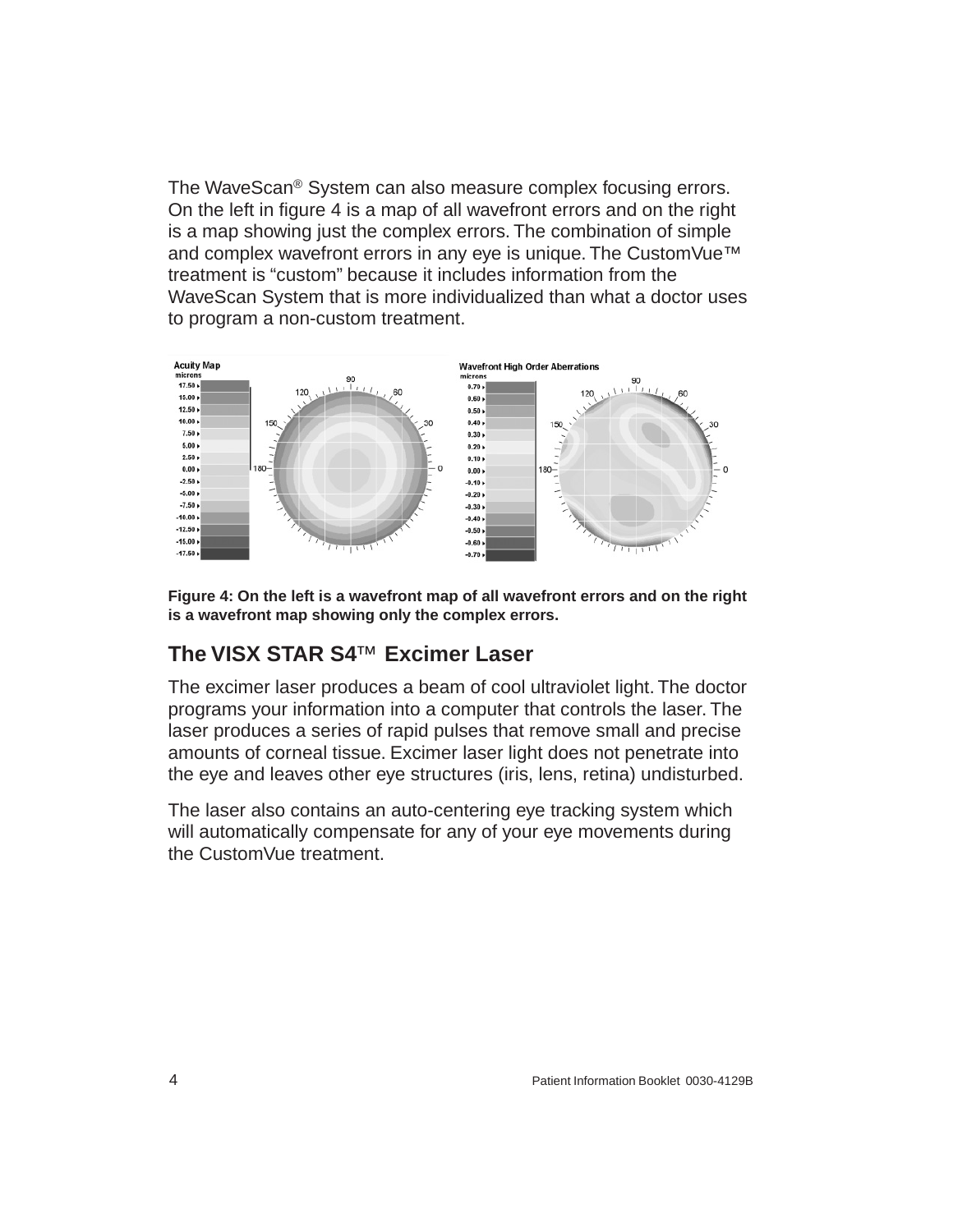## <span id="page-10-0"></span>**How the CustomVue™ LASIK Procedure Works**

LASIK is a laser surgery technique used to correct refractive errors of the eye including nearsightedness and astigmatism. Before activating the laser, the doctor creates a flap on your cornea using a microkeratome. A microkeratome is a tool with a blade that cuts a circular flap of tissue from the surface of the cornea. The doctor lifts the flap and folds it out of the way of the laser. After the laser finishes, the doctor repositions the flap. VISX does not manufacture the microkeratome that your surgeon uses.



**treatment showing where tissue is removed.**

To correct myopia, the cornea needs to be flatter, so the laser removes more tissue from the center than the edge. When there is astigmatism, the eye is flattened more along one axis (e.g., vertical) than in the other (e.g., horizontal). The doctor creates a unique treatment plan from the WaveScan® System to guide the laser. The laser removes tissue from the eye according to the treatment plan.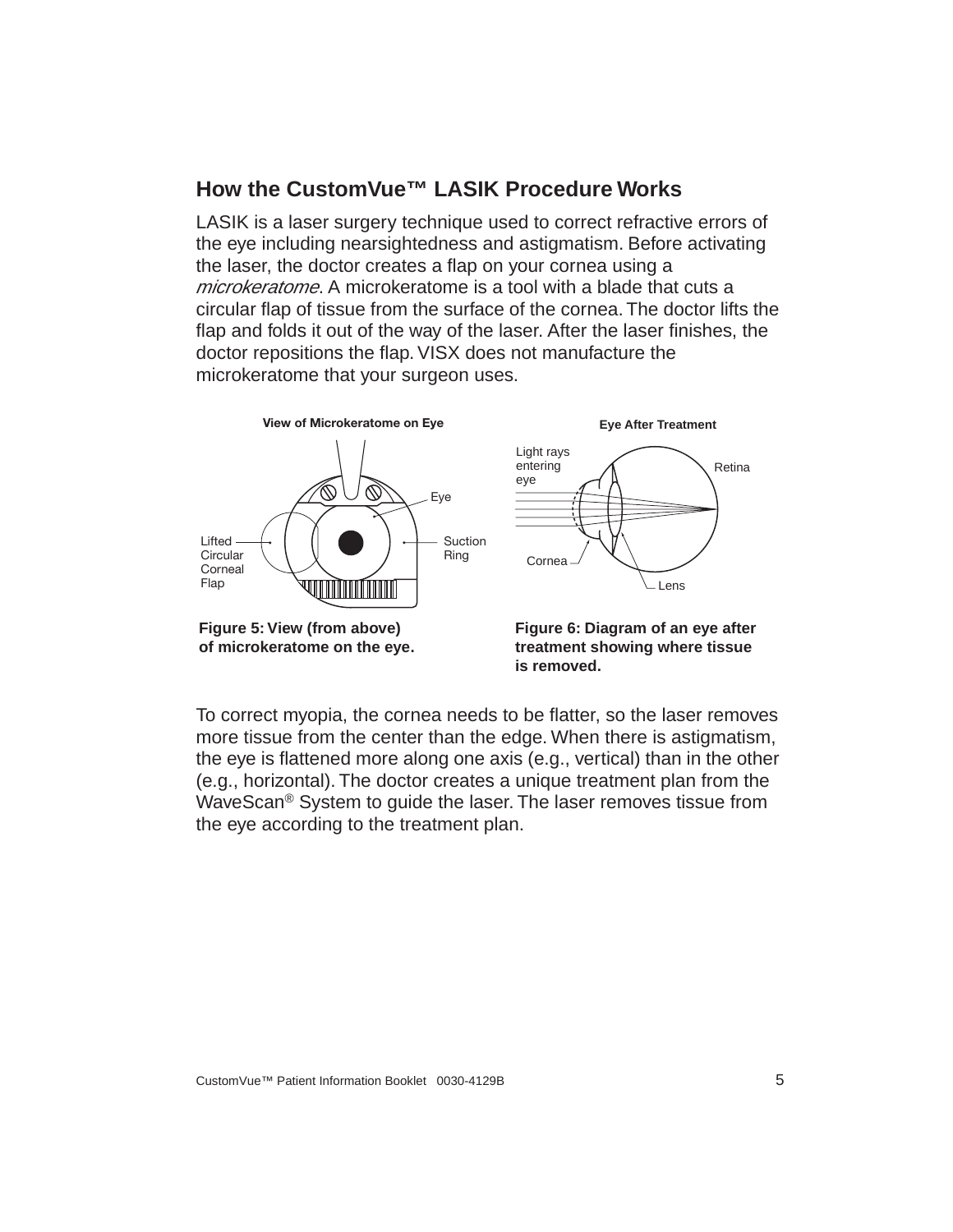# <span id="page-11-0"></span>**The VISX WaveScan WaveFront**® **System**

Before your CustomVue™ LASIK treatment is programmed into the laser, you must have one or more WavePrint® measurements taken by the WaveScan® System. The WaveScan System is a tabletop diagnostic system that measures your eyes with specialized cameras. You will sit in front of the WaveScan System and look at a light through an opening in the system while it scans your eye. Your doctor may take more than one measurement and then choose the most appropriate measurement to use as the basis for the CustomVue LASIK treatment. The doctor will also take other routine measurements of your vision to help design your treatment.

# <span id="page-11-1"></span>**BENEFITS**

CustomVue LASIK treatment can correct up to -6 diopters (D) of nearsightedness with up to -3 diopters of astigmatism. If you have nearsightedness within this range, CustomVue LASIK treatment may help you to see clearly distant objects without eyeglasses or contact lenses.

## <span id="page-11-2"></span>**Clinical Study to Evaluate Benefits**

A clinical study was conducted to evaluate the benefits and risks of CustomVue LASIK. This study involved 351 eyes of 189 patients. This study was initiated at one center in April 2001. Five additional centers were added between August 2001 and March 2002. The last patient in this study was treated in November 2002. The study results shown below and in "What are the Risks of CustomVue LASIK" include all the available reported outcomes on these patients through December 2002. Each table lists the number of eyes (N) for which data were available at the reported time point.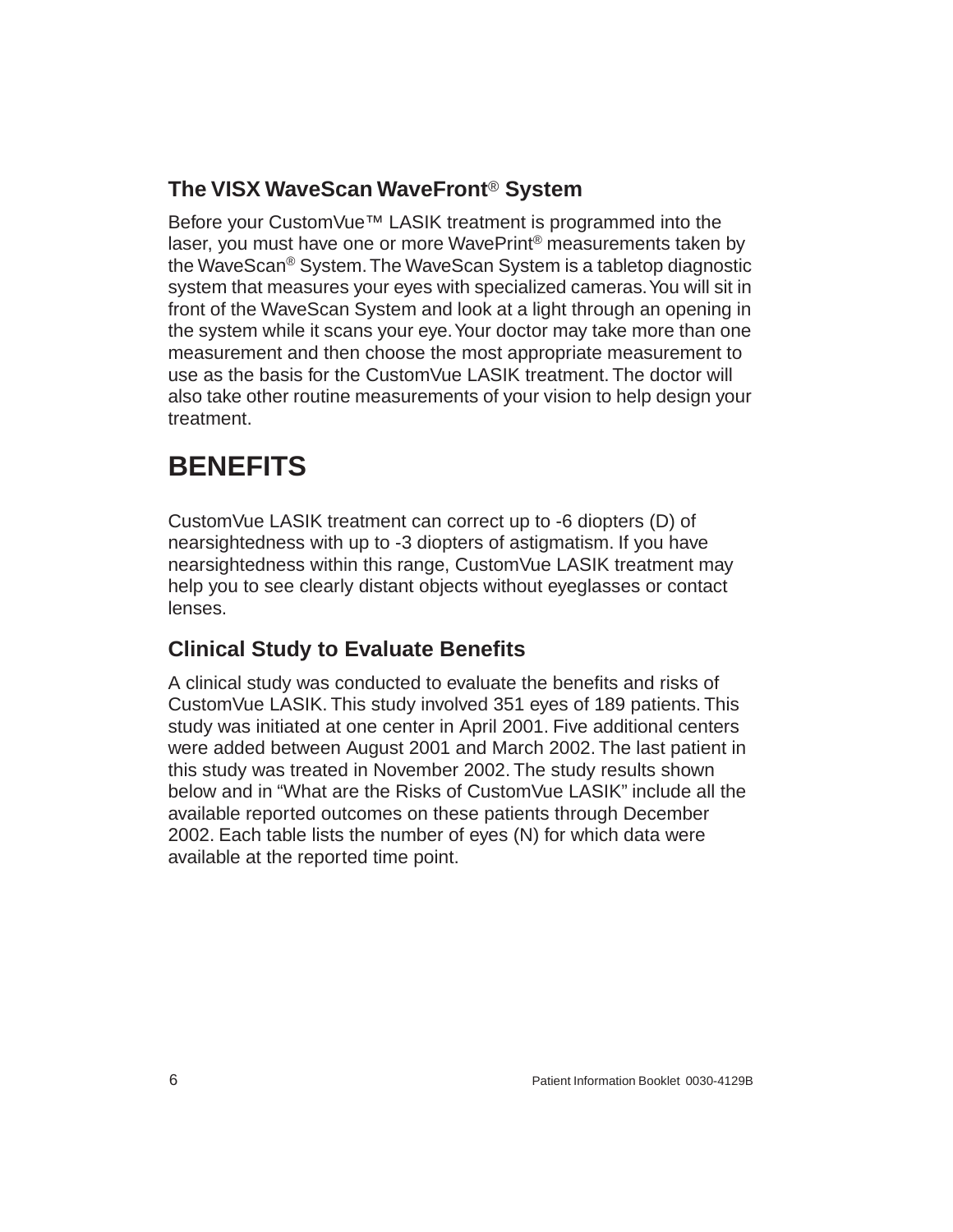## <span id="page-12-0"></span>**Study Patient Demographics**

Table [1](#page-12-2) lists the age, gender, race, and contact lens history of patients in this study.

| Age                         | Average<br>Range       | $36 \pm 8$ years<br>21 to 62 years |
|-----------------------------|------------------------|------------------------------------|
| Gender                      | Male                   | 59.5%                              |
|                             | Female                 | 40.5%                              |
| Race                        | Caucasian              | 88.0%                              |
|                             | Asian/Pacific Islander | 1.1%                               |
|                             | African American       | 0.9%                               |
|                             | Other <sup>*</sup>     | 10.0%                              |
| <b>Contact Lens History</b> | None                   | 50.9%                              |
|                             | Soft                   | 45.8%                              |
|                             | Hard                   | 3.3%                               |

<span id="page-12-2"></span>

| Table 1 — Demographics of 351 Eyes of 189 Enrolled Patients |  |  |
|-------------------------------------------------------------|--|--|
|                                                             |  |  |

\*"Other classifications of race include: Hispanic, "White-Asian," "Black-White", Arabic, and Thai.

## <span id="page-12-1"></span>**Visual Acuity Without Glasses After Treatment**

Visual acuity measures the sharpness of vision using a letter chart. Table [2](#page-13-1) shows that six months after the treatment, 94% of study patients saw 20/20 or better *without* glasses while 100% of study patients saw 20/40 or better.\* A visual acuity of 20/40 or better is the standard requirement in most states for you to drive without any glasses or contact lenses.

<sup>\*</sup> 20/20 is considered perfect vision while 20/16 and 20/12.5 are better than perfect vision.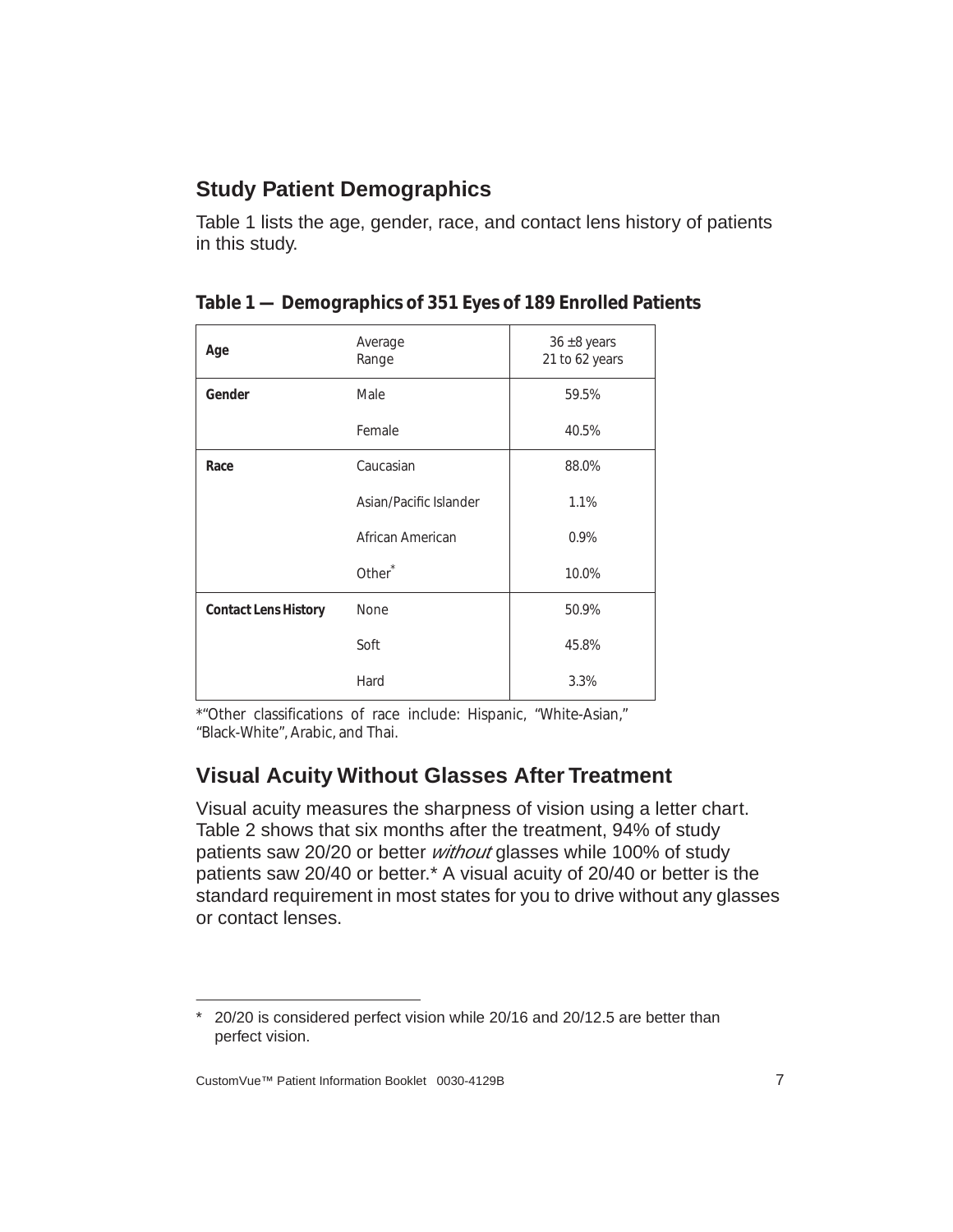| <b>Time After Treatment</b>      | 1 Month<br>$n = 331$ | 3 Months<br>$n = 318$ | 6 Months<br>$n=277$ | 9 Months<br>$n = 102$ | 12 Months<br>$n=86$ |
|----------------------------------|----------------------|-----------------------|---------------------|-----------------------|---------------------|
| % of eyes with 20/12.5 or better | <b>20%</b>           | 24%                   | 27%                 | 27%                   | 23%                 |
| % of eyes with 20/16 or better   | 69%                  | 70%                   | 74%                 | 78%                   | 70%                 |
| % of eyes with 20/20 or better   | 92%                  | 88%                   | 94%                 | 99%                   | 98%                 |
| % of eyes with 20/25 or better   | 95%                  | 93%                   | 98%                 | 99%                   | 98%                 |
| % of eyes with 20/40 or better   | 98%                  | 96%                   | 100%                | 100%                  | 100%                |

<span id="page-13-1"></span>**Table 2 — Visual Acuity** *Without* **Glasses After Treatment (N=351)**

#### <span id="page-13-0"></span>**Visual Acuity Without Glasses After Treatment and With Glasses Before Treatment**

Table [3](#page-13-2) shows that nearly 80% of the patients saw as well or better without glasses after CustomVue™ treatment as with glasses before treatment.

<span id="page-13-2"></span>

| Table 3 — Visual Acuity Without Glasses After Treatment Compared to |
|---------------------------------------------------------------------|
| <b>With Glasses Before Treatment</b>                                |

| <b>Time After Treatment</b> | 1 Month<br>$n = 331$ | 3 Months<br>$n = 318$ | 6 Months<br>$n = 277$ | 9 Months<br>$n = 102$ | 12 Months<br>$n=86$ |
|-----------------------------|----------------------|-----------------------|-----------------------|-----------------------|---------------------|
| % of eyes > 2 lines better  | $0.0\%$              | 0.0%                  | 0.4%                  | 0.0%                  | 0.0%                |
| % of eyes 2 lines better    | 1.8%                 | 1.9%                  | 3.2%                  | 2.0%                  | 2.3%                |
| % of eyes 1 line better     | 22.4%                | 26.1%                 | 27.1%                 | 29.4%                 | 25.6%               |
| % of eyes equal             | 50.5%                | 47.5%                 | 48.4%                 | 53.9%                 | 52.3%               |
| % of eyes 1 line worse      | 17.5%                | 14.2%                 | 14.8%                 | 12.7%                 | 15.1%               |
| % of eyes 2 lines worse     | 2.7%                 | 3.8%                  | 4.3%                  | 1.0%                  | 2.3%                |
| % of eyes > 2 lines worse   | 5.1%                 | 6.6%                  | 1.8%                  | 1.0%                  | 2.3%                |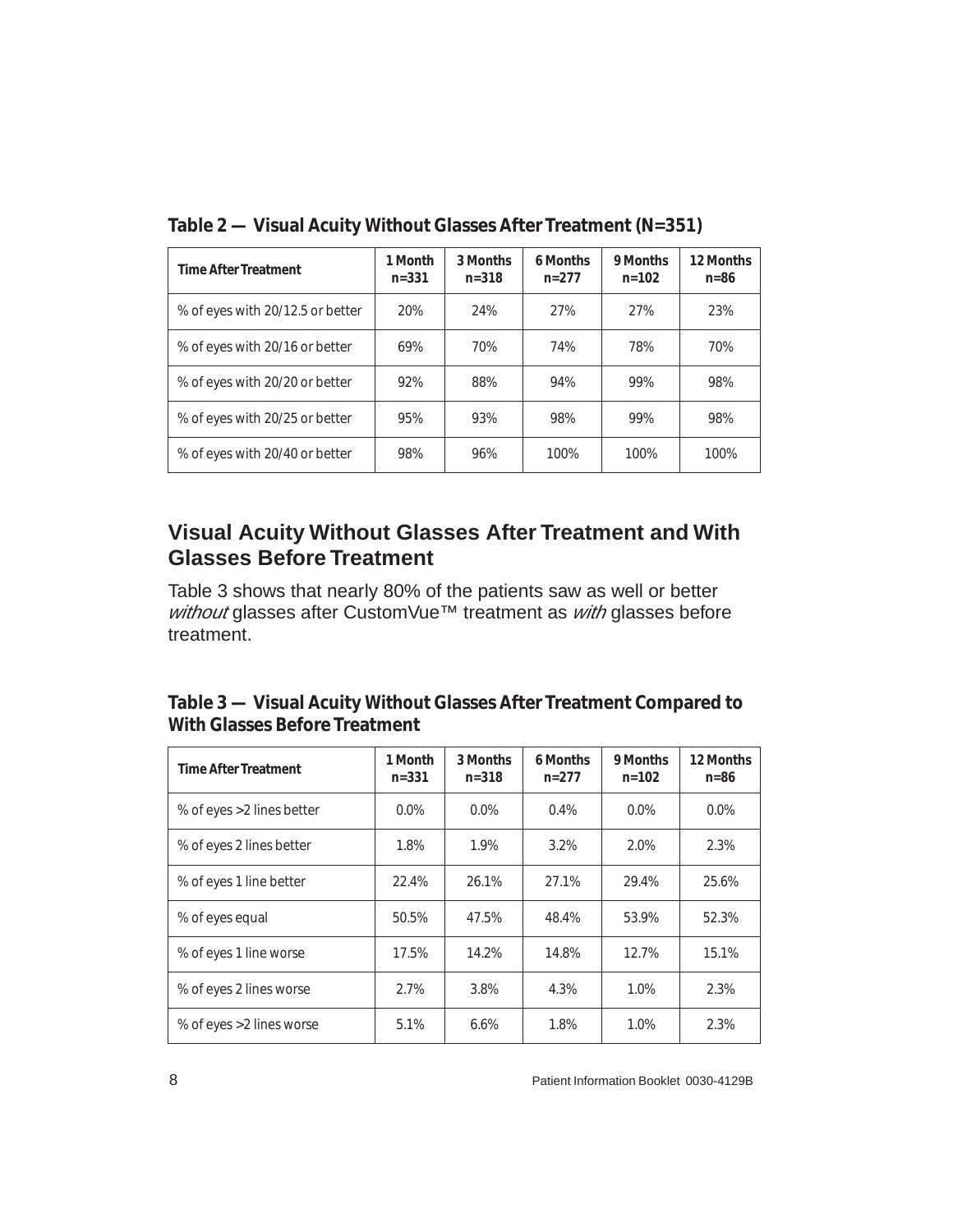### <span id="page-14-0"></span>**Patient Questionnaire Responses**

Patients were asked to evaluate their satisfaction with various quality of vision parameters both before and after the CustomVue™ treatment. Table [4](#page-14-2) lists the patient responses reported before treatment on 332 eyes and at 6 months after treatment on 258 eyes.

|                         | Very Satisfied or<br><b>Satisfied</b> |                    | <b>Not Sure</b> |                    | <b>Somewhat or Very</b><br><b>Dissatisfied</b> |                    |
|-------------------------|---------------------------------------|--------------------|-----------------|--------------------|------------------------------------------------|--------------------|
|                         | Pre-Op                                | 6<br><b>Months</b> | Pre-Op          | 6<br><b>Months</b> | Pre-Op                                         | 6<br><b>Months</b> |
| Sharpness and clarity   | 87.9%                                 | 92.7%              | 3.0%            | 2.3%               | 10.0%                                          | 5.1%               |
| Overall visual comfort  | 78.9%                                 | 95.4%              | 4.5%            | 2.3%               | 16.6%                                          | 2.4%               |
| Consistency of vision   | 84.3%                                 | 91.9%              | 4.2%            | 5.0%               | 11.4%                                          | 3.1%               |
| Daylight vision         | 94.2%                                 | 96.2%              | 1.8%            | 1.9%               | 3.9%                                           | 1.9%               |
| Night vision            | 64.7%                                 | 84.9%              | 9.9%            | 6.2%               | 25.3%                                          | 9.0%               |
| Night vision with glare | 59.9%                                 | 81.0%              | 11.1%           | 11.2%              | 28.9%                                          | 7.8%               |

<span id="page-14-2"></span>**Table 4 — Comparison of Quality of Vision Before and After Treatment**

# <span id="page-14-1"></span>**RISKS**

As with any surgical procedure there are risks associated with CustomVue™ treatments. It is important to discuss these risks with your doctor before you make the decision to have the surgery. If the results of the surgery are not satisfactory, you may need to have additional laser treatment in the same eye. Your doctor may perform CustomVue LASIK for both eyes. However, sometimes it is better to have this procedure done on only one eye. Talk with your doctor about whether it would be better to treat one or both of your eyes.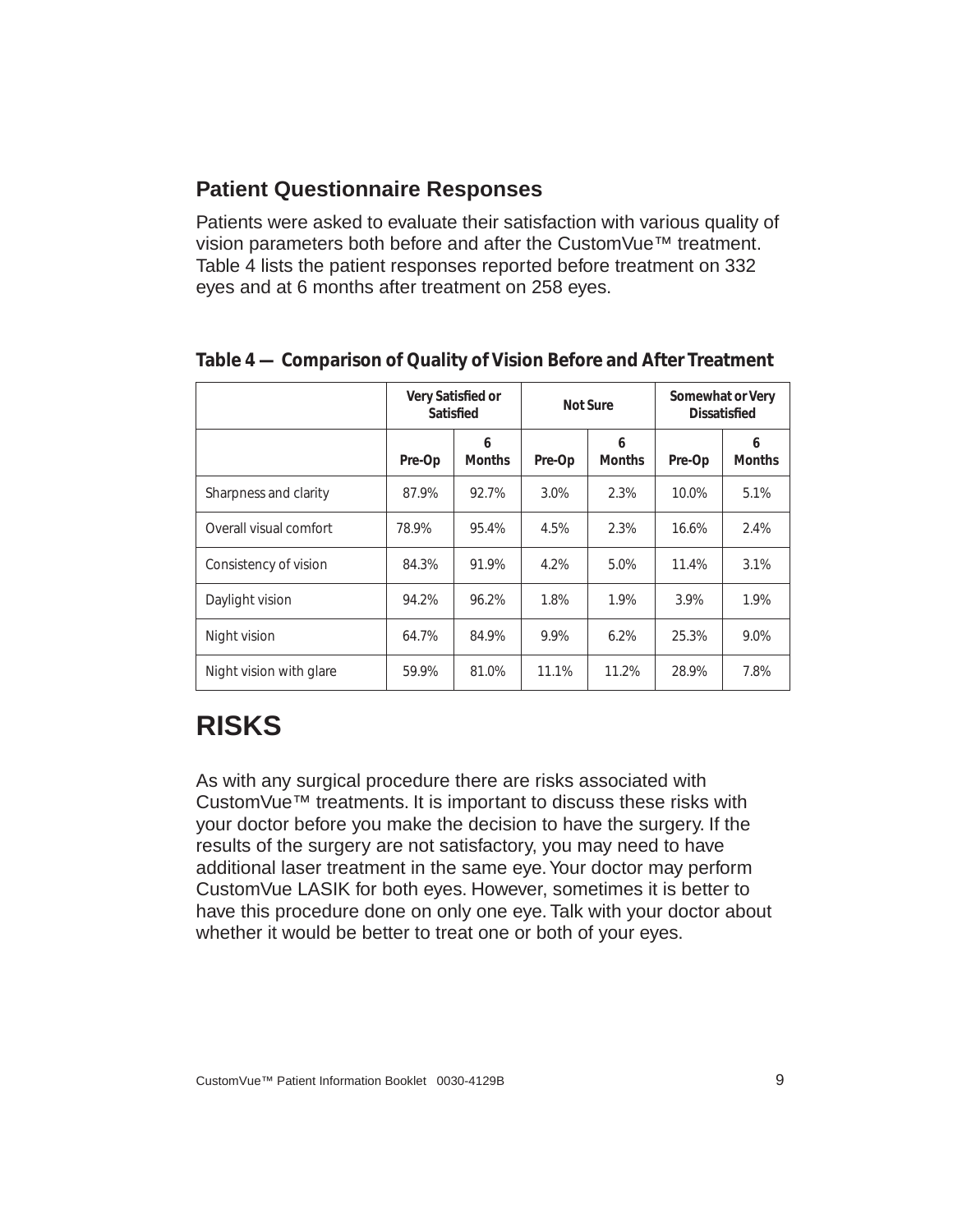The primary benefits of LASIK are related to the creation of the corneal flap. However, there are certain risks which are related to the creation of the corneal flap rather than the laser treatment. Corneal flap complications include but are not limited to: cutting an incomplete, irregular flap or free flap; misalignment of the flap; and perforation of the cornea. Corneal flap complications range in severity from those that simply require the treatment to be postponed for several months, to those which create corneal irregularities resulting in permanently blurred vision.

#### **IMPORTANT:**

**You may need reading glasses after laser surgery even if you did not wear them before. Your vision may not be perfect, and you may need to wear glasses or contact lenses for some activities even after laser vision correction.**

# <span id="page-15-0"></span>**CONTRAINDICATIONS — When Can't You Have LASIK?**

If you have any of the following situations or conditions you should not have LASIK because the risk is greater than the benefit:

- You are pregnant or nursing, because these conditions may cause temporary and unpredictable changes in your cornea and a LASlK treatment may improperly change the shape of your cornea.
- You have collagen vascular (e.g., rheumatoid arthritis), autoimmune (e.g., lupus), or immunodeficiency diseases (e.g., AIDS), because these conditions affect the body's ability to heal.
- You show signs of keratoconus or any other condition that causes a thinning of your cornea. This condition can lead to serious corneal problems during and after LASIK surgery. It may result in need for additional surgery and may result in poor vision after LASIK.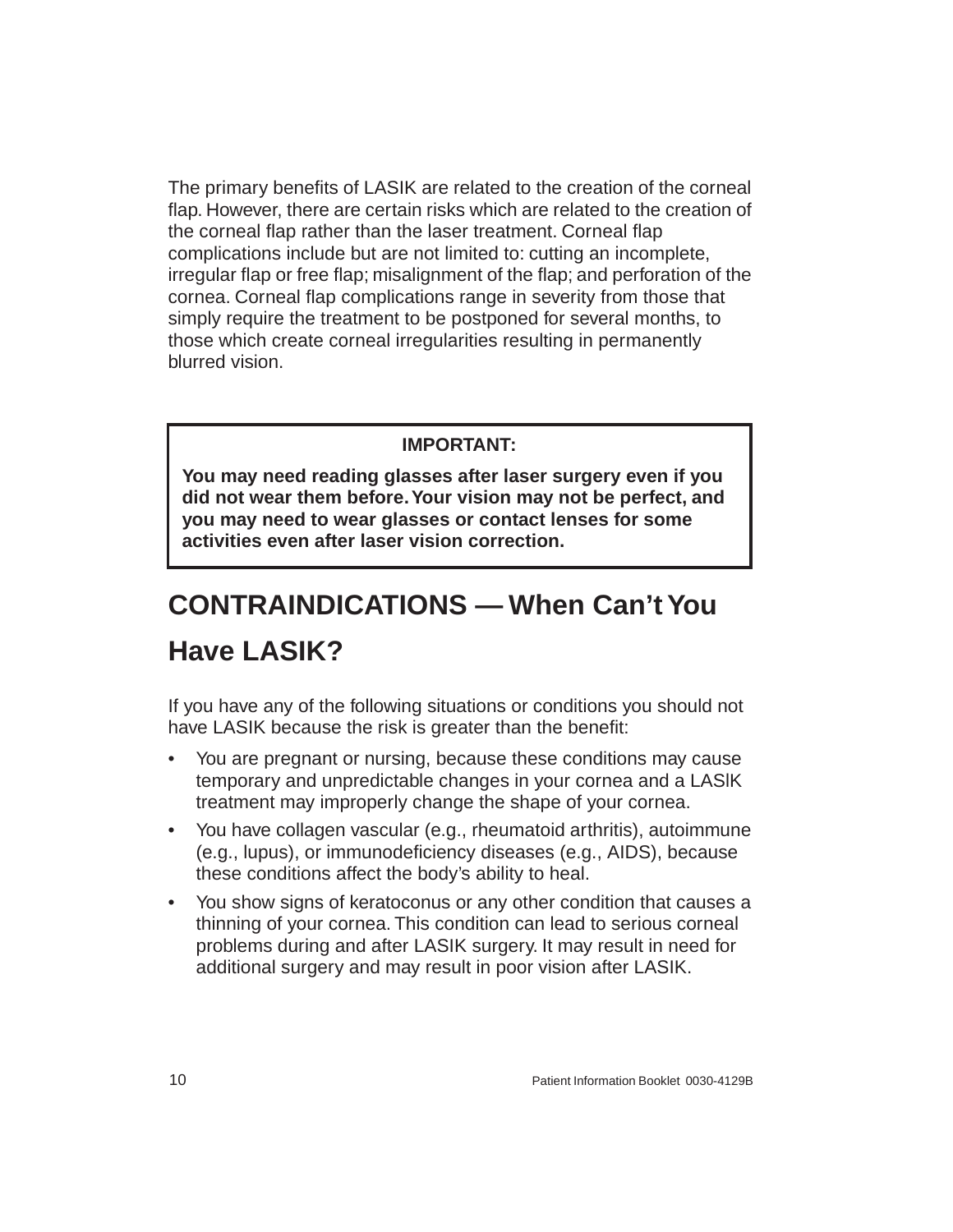• You are taking medications with ocular side effects, e.g., Isotretinoin (Accutane®\*) for acne treatment or Amiodarone hydrochloride (Cordarone®† for normalizing heart rhythm, because they may affect the accuracy of the LASIK treatment or the way your cornea heals after LASIK. This may result in poor vision after LASIK.

# <span id="page-16-0"></span>**What Warnings and Other Information Do You Need to Know About?**

# <span id="page-16-1"></span>**Warnings**

If you have more severe nearsightedness or astigmatism, your results may not be as good as those reported in this clinical study.

If you have any of the following conditions, you may have LASIK if your doctor evaluates the seriousness of your condition and believes the benefit of having LASIK is greater than the risk.

- Diabetes. If you have diabetes, LASIK may be risky for you because your diabetes may interfere with the healing of your eyes.
- History of *Herpes simplex* or *Herpes zoster* infection that has affected your eyes. If you have had a *Herpes simplex* or a *Herpes* zoster infection that affected your eyes, and have an infection now, LASIK is more risky for you.
- Symptoms of significant dry eye. If you have severely dry eyes, LASIK may increase the dryness. This may or may not go away. This dryness may delay healing of the flap or interfere with the surface of the eye after surgery.
- Severe allergies. If you have severe allergies and take medicines for them, LASIK is more risky for you.

<sup>\*</sup> Accutane® is a registered trademark of Hoffmann-La Roche, Inc.

<sup>†</sup> Cordarone® is a registered trademark of Sanofi-Synthelabo, Inc.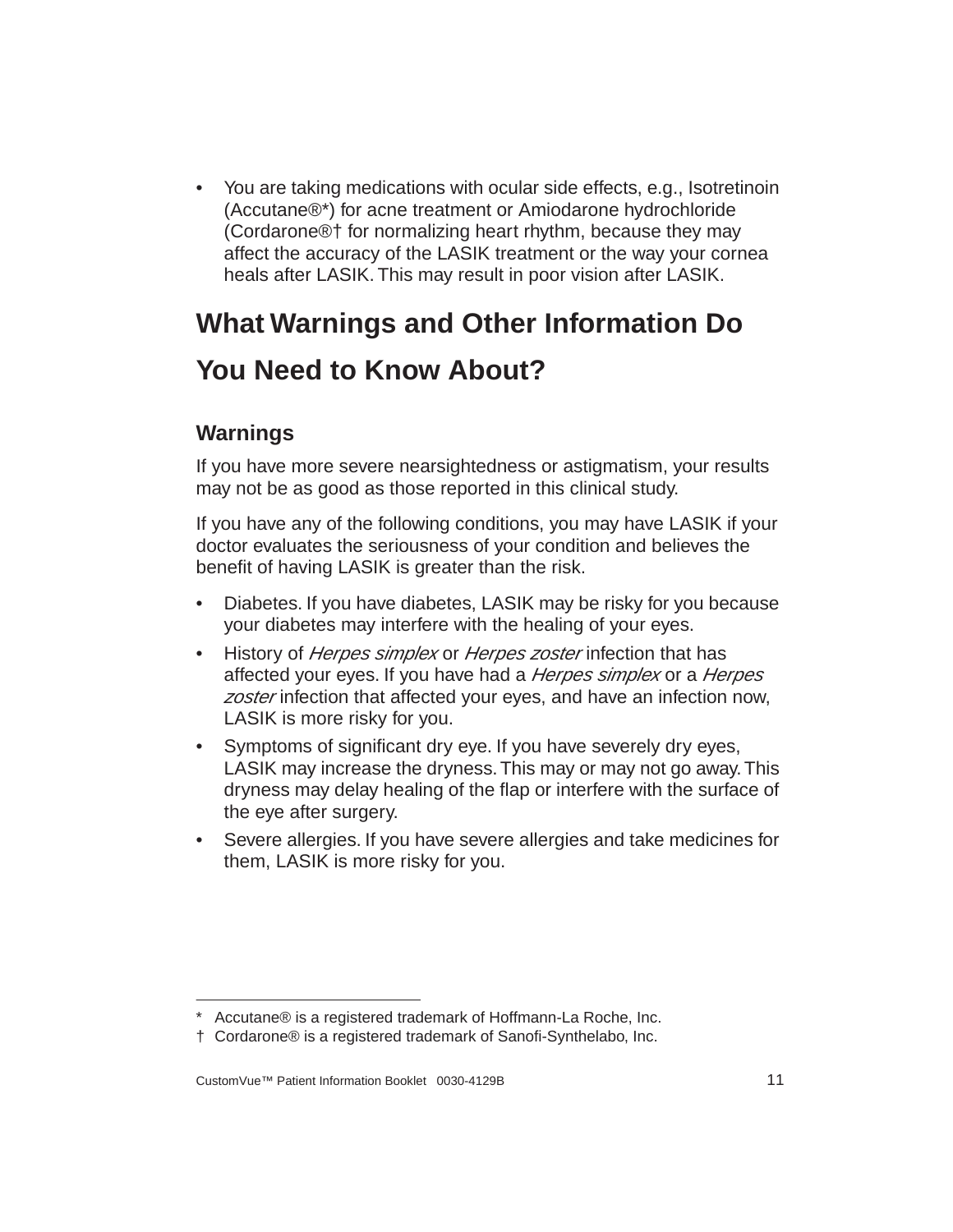## <span id="page-17-0"></span>**Precautions**

It is unknown whether **LASIK** is safe and effective for the following conditions. You should discuss these conditions with your doctor:

- Unstable eyes that have changed in their visual acuity more than 0.5 diopters in nearsightedness or astigmatism in the last 12 months, and your nearsightedness or astigmatism is getting worse. If your eyes are unstable, the right amount of treatment cannot be determined. This may result in poor vision after LASIK.
- Corneal disease or abnormality (e.g., scar, infection, etc.). If you have an abnormal corneal condition, such as corneal scars, because it may affect the accuracy of the LASIK treatment or the way your cornea heals after LASIK. This may result in poor vision after LASIK. If your eyes have an active disease, it is unknown whether LASIK is safe and effective under this condition.
- History of injury or surgery to the center of the cornea (for example, surgery to correct vision such as RK, PRK, LASIK), or other surgery on the eye. If your eyes are injured or you have had surgery, it is unknown whether LASIK will weaken the cornea too much. This may result in poor vision after LASIK.
- Corneas are thin. If your corneas are too thin to allow your doctor to cut a proper flap in the LASIK procedure, you can't have LASIK because it is necessary to have a flap.
- History of glaucoma or have had pressure greater than 23 mmHg inside your eyes, because it is unknown whether LASIK is safe and effective for you.
- Take medicines that might make it harder for wounds to heal, such as Sumatriptan (Imitrex®\*) used for migraine headaches, because it is unknown whether LASIK is safe and effective for this condition.
- Younger than 21 years of age, because it is unknown whether LASIK is safe and effective for you.
- Nearsightedness is worse than 6 diopters or astigmatism is worse than 3 diopters, because it is unknown whether LASIK is safe and effective for you.

Imitrex® is a registered trademark of GlaxoSmithKline.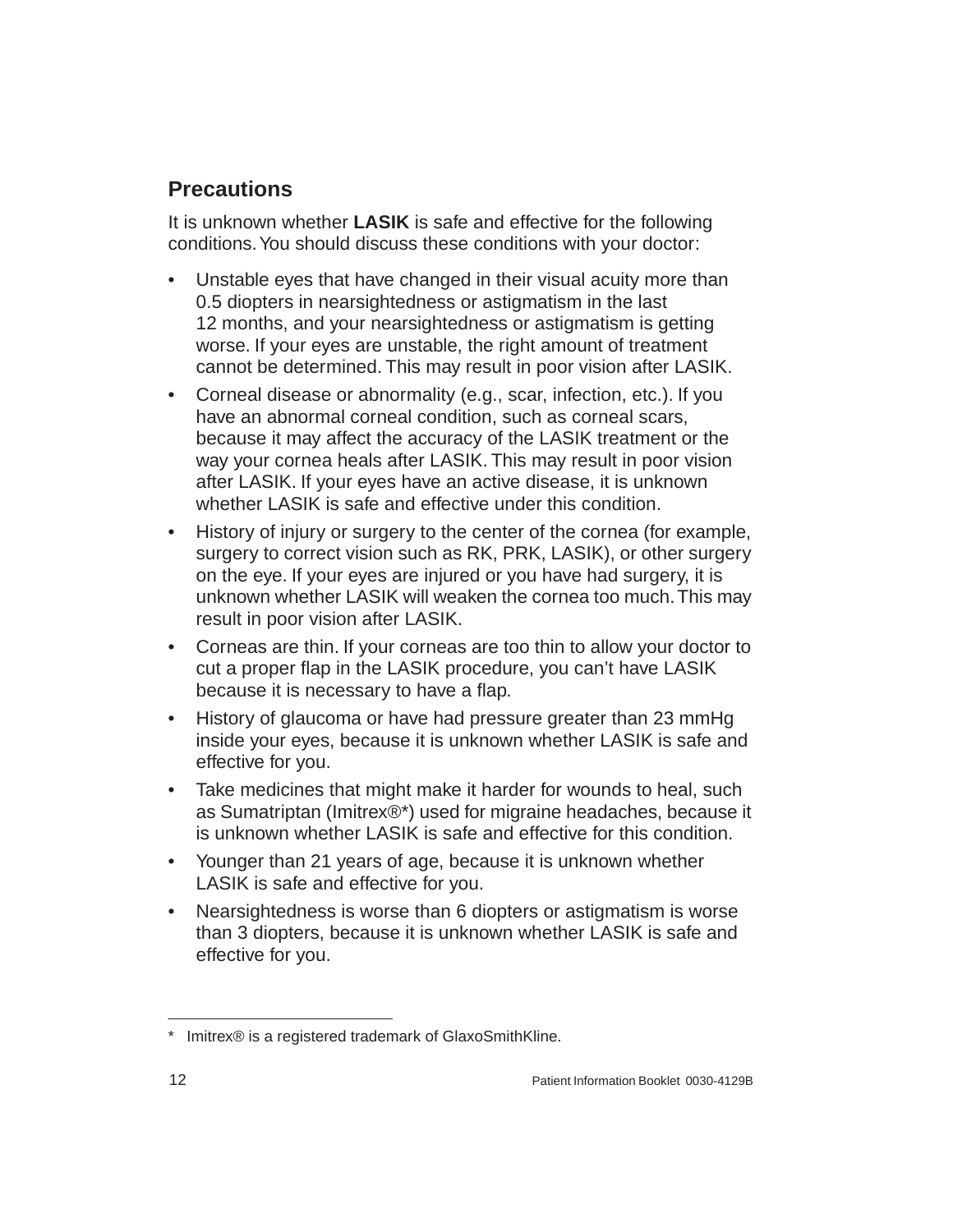- Over the long term (more than 1 year), because it is unknown whether LASIK is safe and effective for periods longer than 1 year.
- For retreatment with this laser for LASIK, because it is unknown whether LASIK is safe and effective for repeating the LASIK procedure on the same eye.
- Undiagnosed dry eyes. Your doctor should also evaluate you for dry eyes before surgery. You may have dry eyes after LASIK surgery even if you did not have dry eyes before surgery.
- Large pupils. Before surgery, your doctor should measure your pupil size under dim lighting conditions.
- Dim lighting, rain, snow, fog, or bright glare. You might have difficulty seeing in dim lighting, rain, snow, fog, or bright glare. Whether you may have poor vision under these conditions is hard to predict because it has been studied so little.
- Any other medications you are taking. Let your doctor know if you taking any prescription medicines or any medicines you bought without a prescription.

## <span id="page-18-0"></span>**Clinical Study to Evaluate Risks**

In the clinical study on CustomVue™ LASIK, visual acuity without glasses improved for all eyes treated.

## <span id="page-18-1"></span>**Visual Acuity With Glasses After Treatment**

Table [5](#page-18-2) shows that all patients in the clinical study saw 20/32 or better with glasses at 3 and 6 months after treatment.

|                 | $3$ Months (n= $318$ ) | $6$ Months (n=277) |
|-----------------|------------------------|--------------------|
| 20/20 or better | 99.7%                  | 100%               |
| 20/25 or better | 99.7%                  | 100%               |
| 20/32 or better | 100%                   | 100%               |

#### <span id="page-18-2"></span>**Table 5 — Visual Acuity** *With* **Glasses (Best Vision) After Treatment**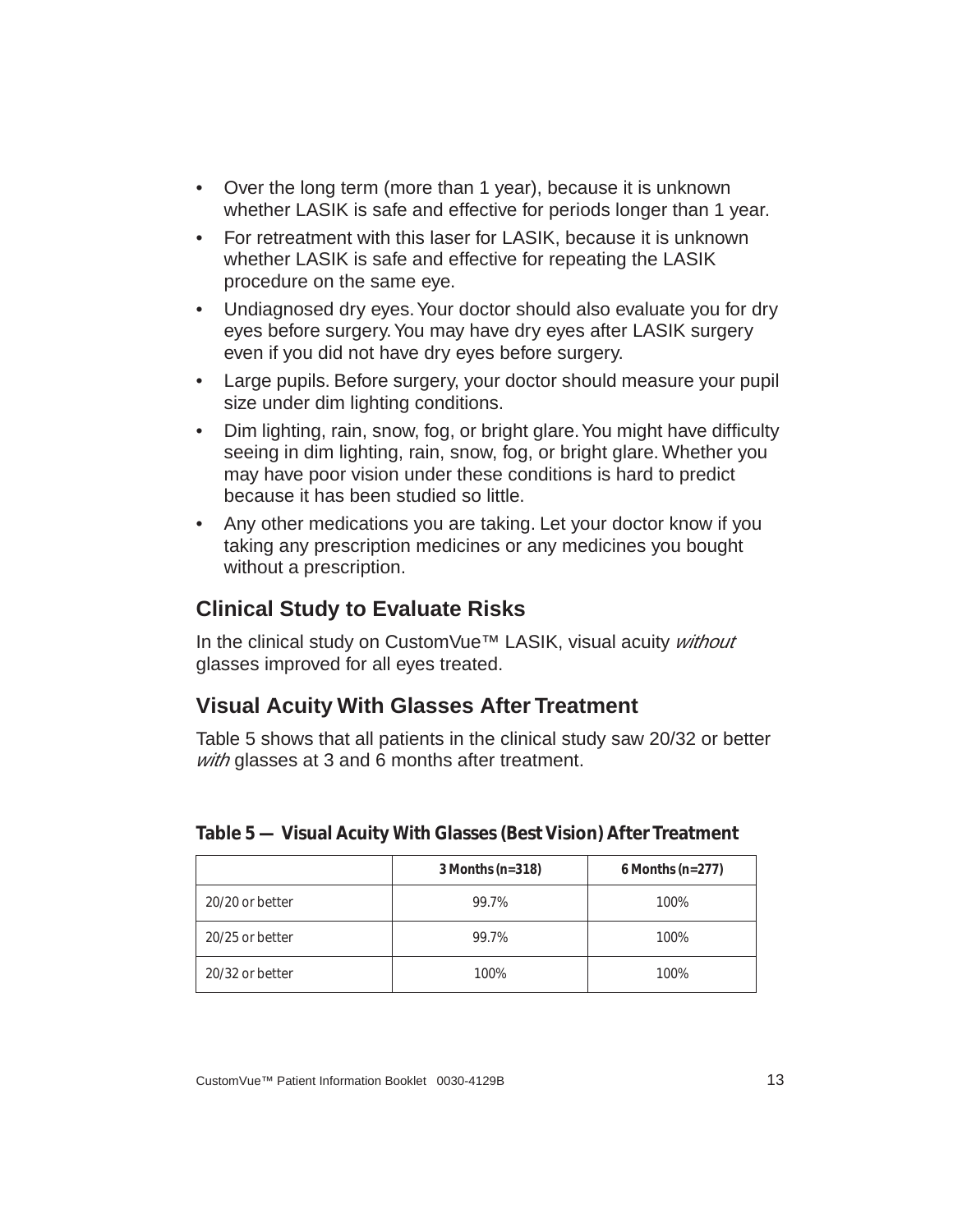## <span id="page-19-0"></span>**Change in Visual Acuity With Glasses After Treatment**

Table [6](#page-19-1) shows the change in visual acuity with glasses at 3 and 6 months before and after treatment for the patients in the clinical study.

#### <span id="page-19-1"></span>**Table 6 — Change in Visual Acuity** *With* **Glasses After Treatment Compared to Before Treatment**

|                                          | $3$ Months (n= $318$ ) | $6$ Months (n=277) |
|------------------------------------------|------------------------|--------------------|
| Eyes with loss of >2 lines               | $0.0\%$                | $0.0\%$            |
| Eyes with loss of $>1$ to $\leq$ 2 lines | 0.6%                   | $0.0\%$            |
| Eyes with loss of $>0$ to $<$ 1 line     | 10.7%                  | 8.7%               |
| Eyes with no change                      | 35.8%                  | 27.1%              |
| Eyes with gain of $>0$ and $\leq$ 1 line | 46.9%                  | 53.8%              |
| Eyes with gain of $>1$ to $\leq$ 2 lines | 5.7%                   | 9.7%               |
| Eyes with gain of $>2$ lines             | 0.3%                   | 0.7%               |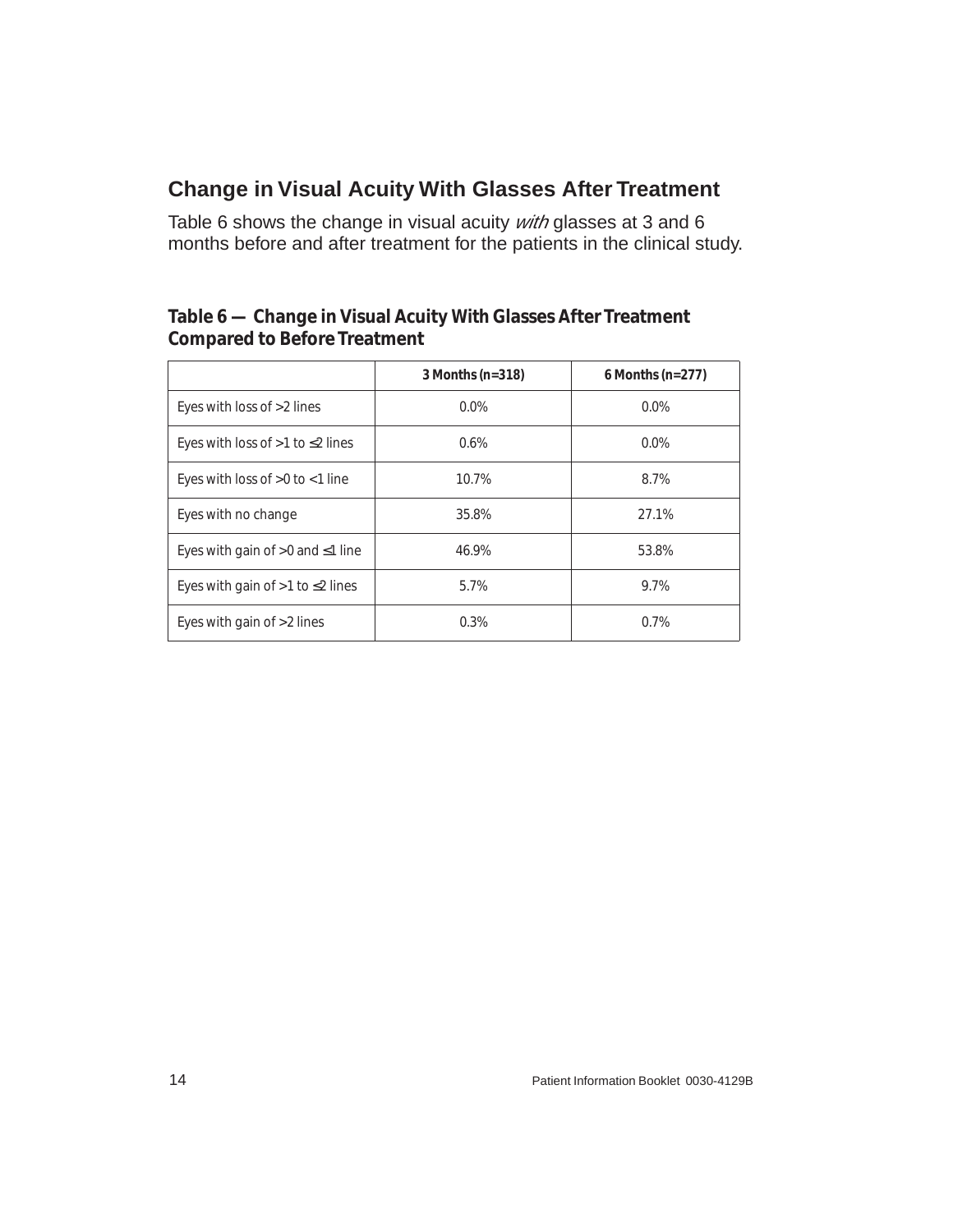### <span id="page-20-0"></span>**Adverse Events and Complications**

Some patients in the clinical study experienced adverse events and complications after CustomVue<sup>™</sup> LASIK treatment, as shown in Table [7](#page-20-1).

| Greater than or equal to 1% of eyes (N=351) had:         |         |  |  |  |
|----------------------------------------------------------|---------|--|--|--|
| Inflammation of the cornea under the flap                | 1.4%    |  |  |  |
| Scratch on the surface of the eye                        | 1.4%    |  |  |  |
| Double or ghost images                                   | 1.4%    |  |  |  |
| Less than or equal to 1% of eyes (N=351) had:            |         |  |  |  |
| Cells growing under the flap                             | 0.6%    |  |  |  |
| Scratch on the surface of the eye with the microkeratome | $0.6\%$ |  |  |  |
| Irregular flap creation with the microkeratome           | 0.3%    |  |  |  |
| Feeling of something in the eye                          | 0.3%    |  |  |  |

#### <span id="page-20-1"></span>**Table 7 — Adverse Events and Complications**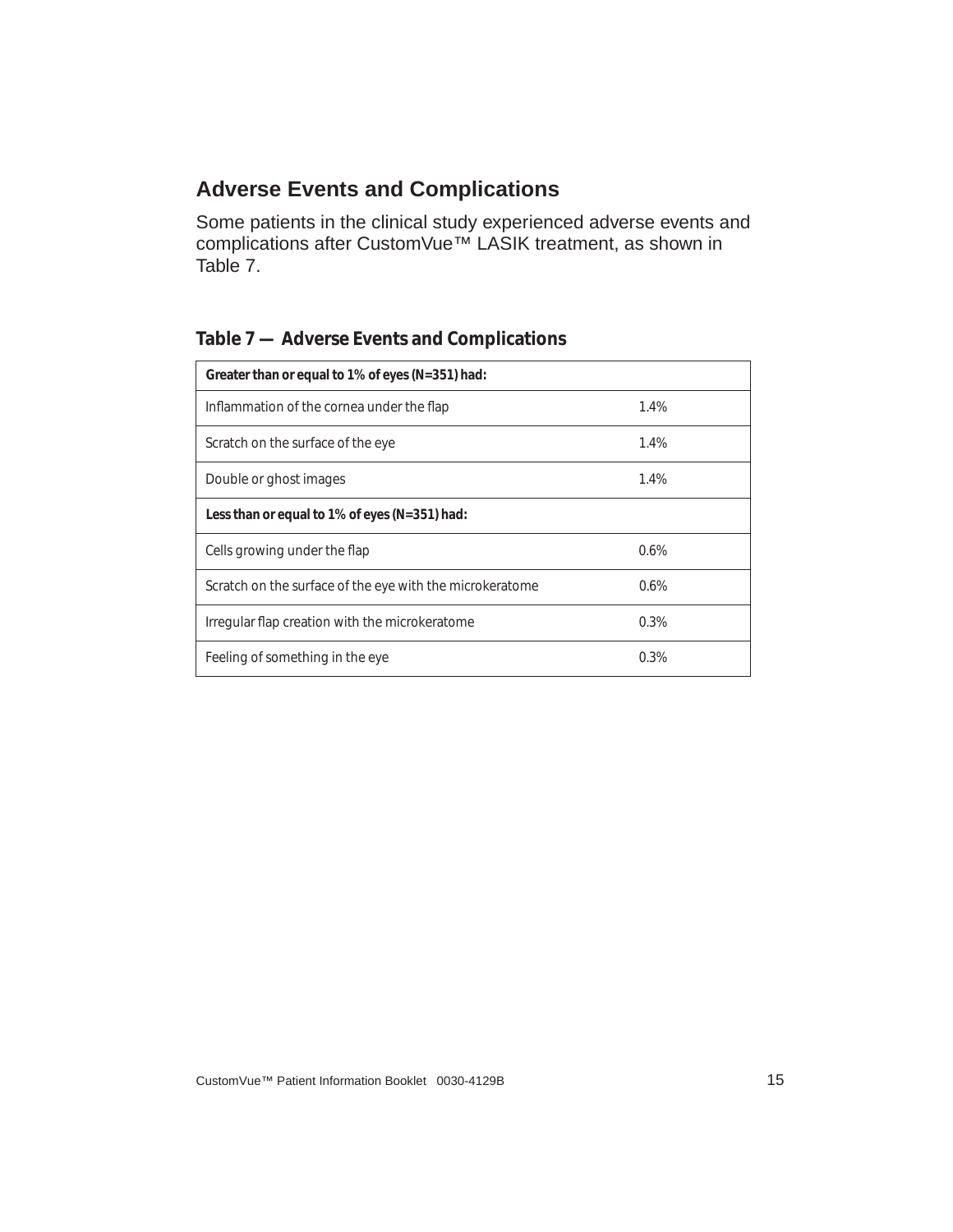## <span id="page-21-0"></span>**Patient Symptoms After CustomVue™ Treatment**

Patients were asked to rank the frequency of their symptoms both before and after the CustomVue treatment. Table [8](#page-21-3) lists the patient symptoms reported before treatment (Pre-Op) on 332 eyes and at 6 months after treatment on 258 eyes.

#### <span id="page-21-3"></span>**Table 8 — Comparison of Frequency of Symptoms Before and After Treatment**

| Frequency                      | <b>Often or Always</b> |          |  |  |
|--------------------------------|------------------------|----------|--|--|
| Symptom                        | Pre-Op                 | 6 Months |  |  |
| <b>Dryness</b>                 | 6%                     | 9%       |  |  |
| <b>Blurry vision</b>           | 2%                     | 2%       |  |  |
| Fluctuation of vision          | 2%                     | 3%       |  |  |
| Glare                          | 2%                     | 4%       |  |  |
| Halos <sup>*</sup>             | 5%                     | 7%       |  |  |
| Difficulty at night with glare | 13%                    | 6%       |  |  |
| Ghost or double images         | 1%                     | 1%       |  |  |

\*Halos are hazy rings around bright lights.

# <span id="page-21-1"></span>**The First Week Following Surgery**

- Moderate pain and discomfort may last for up to 3 days after surgery.
- Blurred vision and tearing will occur as the cornea heals.
- You will be sensitive to bright lights.

# <span id="page-21-2"></span>**The First Two To Six Months Following Surgery**

• Your vision may fluctuate during this time period. You may also experience some dryness.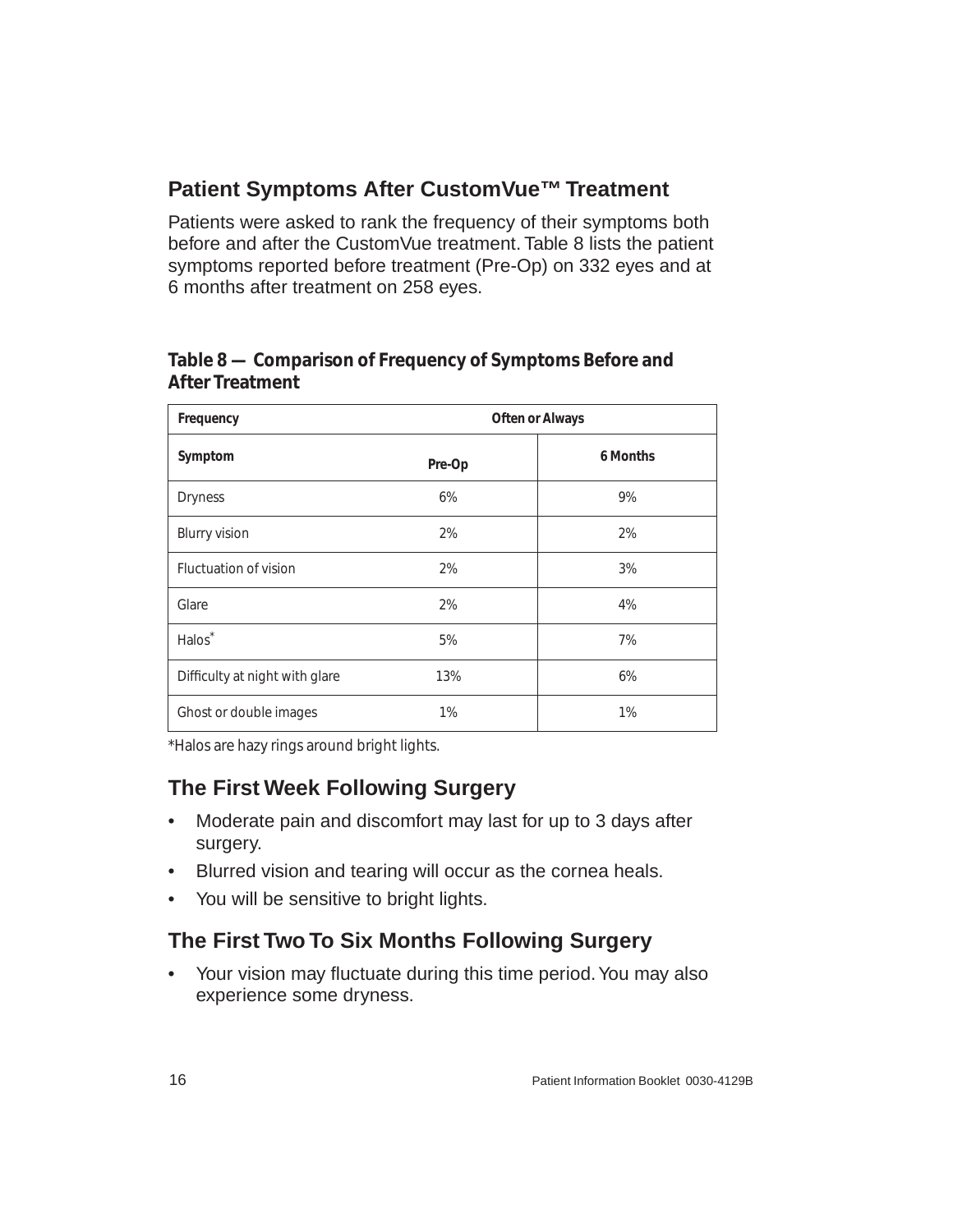## <span id="page-22-0"></span>**Are You A Good Candidate For CustomVue™ LASIK?**

If you are considering CustomVue LASIK, you must:

- Be at least 21 years of age and have myopia with or without astigmatism.
- Have healthy eyes that are free from eye disease or corneal abnormality (e.g., scar, infection, etc.).
- Have documented evidence that your refraction did not change by more than 0.50 diopters during the year before your pre-operative examination.
- Be informed of LASIK risks and benefits as compared to other available treatments for nearsightedness with or without astigmatism.
- Be able to lie flat without difficulty.
- Be able to tolerate local or topical anesthesia.
- Be willing to sign an informed consent form as provided by your eye care professional.
- Be able to keep your eye accurately on the fixation light for the entire laser surgical procedure.

## <span id="page-22-1"></span>**Before Surgery**

If you are interested in having laser vision correction, you will need to have a pre-surgical examination to determine if your eye is healthy and suitable for surgery. This will include a complete medical and eye history, and thorough examination of both eyes, including WavePrint<sup>®</sup> refractions and computerized mapping of your cornea.

#### **WARNING:**

**If you wear contact lenses, it is very important to stop wearing them 2 – 4 weeks before examination and treatment for the doctor to obtain a stable eye measurement. Failure to do this might produce suboptimal surgical results.**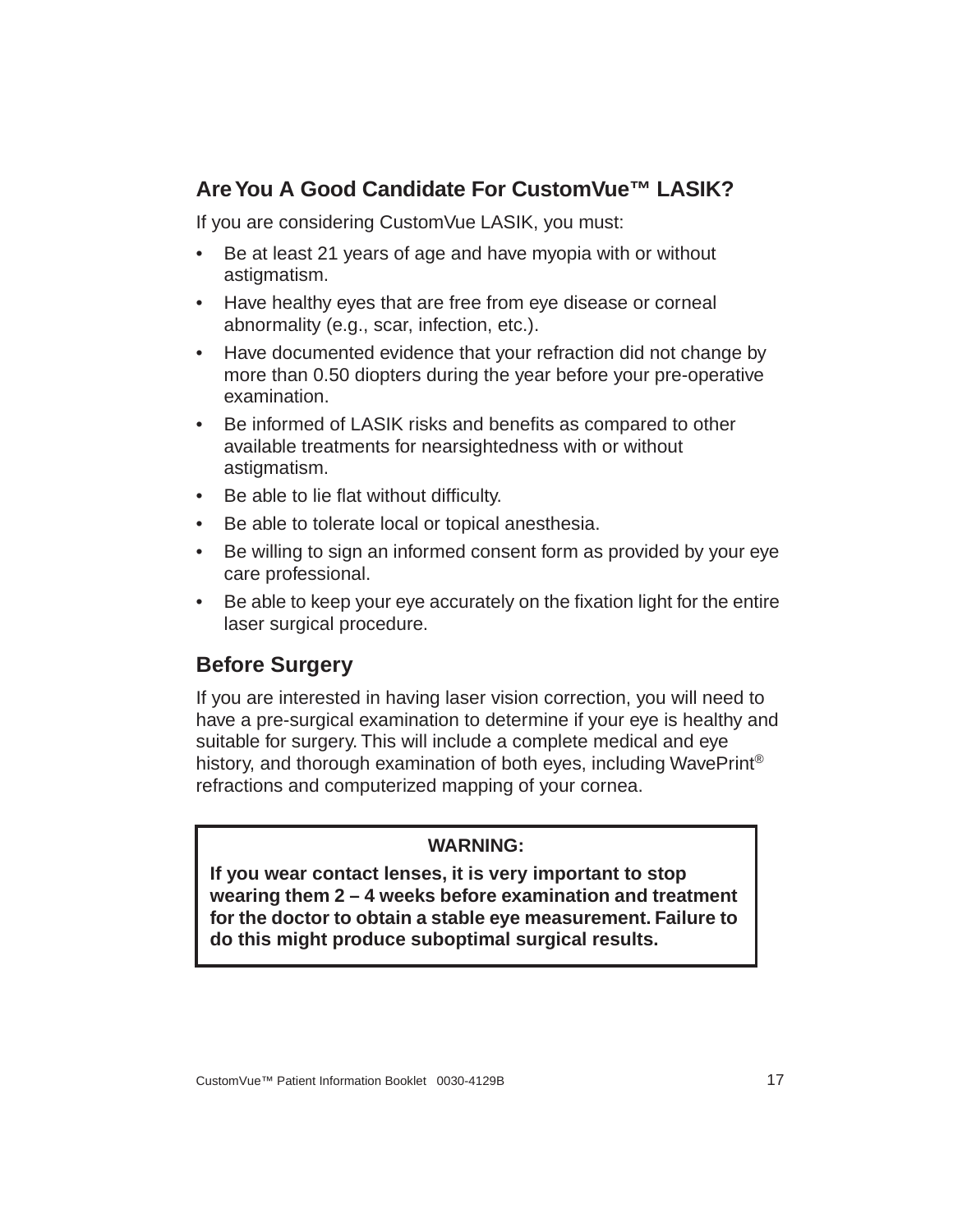Before the surgery, please tell your doctor whether you take any medications or have any allergies. Also, talk with your doctor about eating or drinking immediately before the surgery. You should also arrange for transportation, since you must not drive immediately after the surgery. You may resume driving only after receiving permission from your doctor.

# <span id="page-23-0"></span>**The Day of Surgery**

Before the surgery, local anesthetic (numbing) drops will be placed into the eye to be treated and you will be escorted into the room with the laser. You will lie on your back in a reclining chair and look up. An instrument will be placed between your eyelids to hold them open during the surgery. There will also be a temporary shield covering the eye not having surgery. You will be asked to listen to the sounds of the treatment so that you will be prepared for the noise the laser makes during the surgery.

The surgery begins with the placement of a suction ring that elevates the pressure in the eye. The vision in the eye will go black as the suction increases the pressure in the eye. The movement of the microkeratome in the track of the suction ring cuts a circular corneal flap. The doctor will lift this flap of tissue after the suction is released. Vision will return to the eye after the suction is released.

The doctor will then reposition your head in the chair and refocus the microscope. You will be asked to look directly at a blinking light while the laser is running. It is important to fix your gaze on the light for the entire laser procedure. Try to keep both eyes open without squinting, as this makes it easier to keep looking at the light. Small amounts of tissue will then be removed from your cornea using the VISX STAR S4™ Excimer Laser system.

#### **PRECAUTION:**

**It is very important that you keep looking at the light during the procedure, even if the light fades or becomes dim. You need to concentrate on looking at this light throughout the treatment to ensure the best results possible.**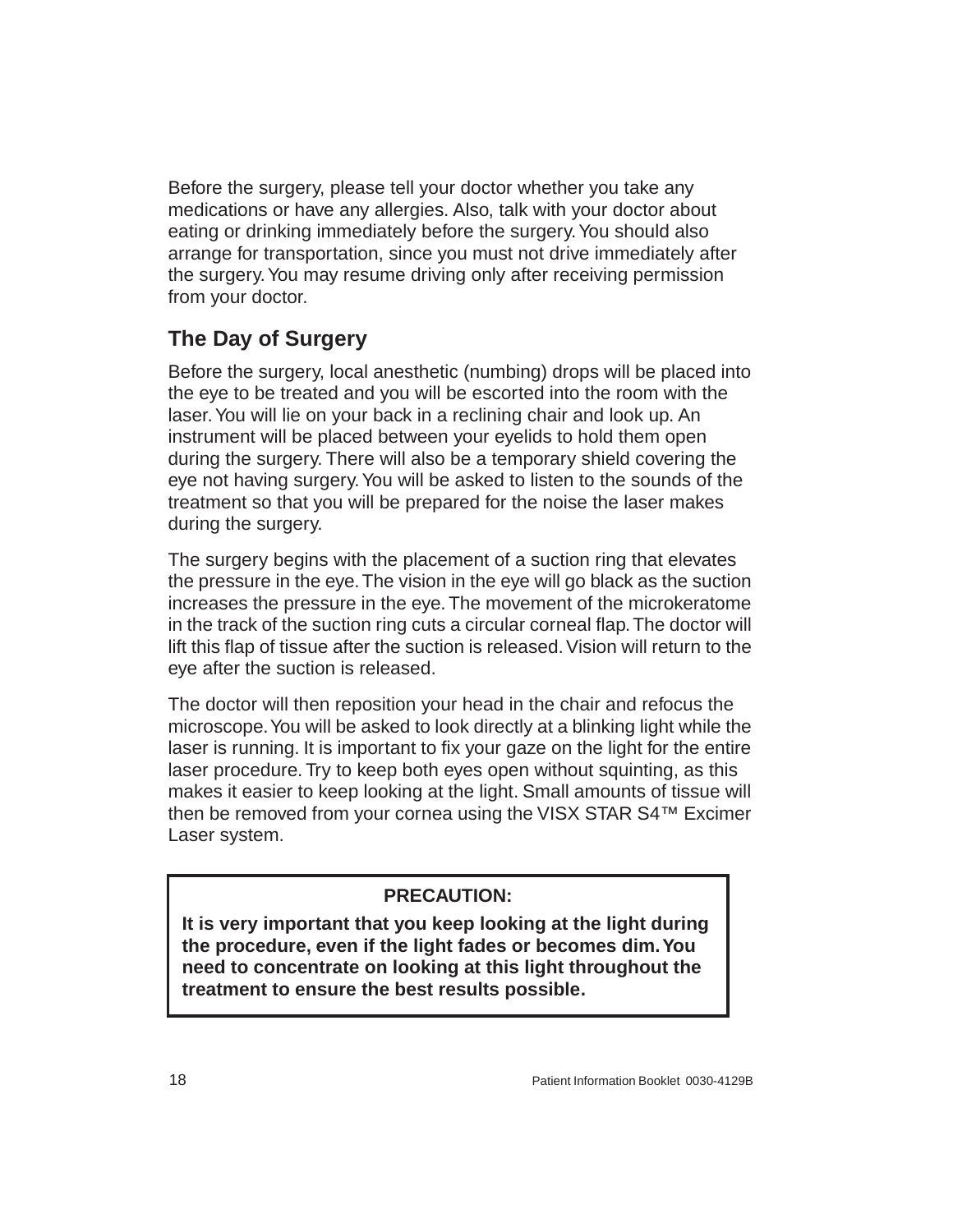Typically, the laser beam will be applied to your eye less than 1 minute and, overall, the surgery may last about 10 minutes.

After the laser surgery is complete, some eye drops may be placed on your eye. The surgery is painless because of the anesthetic drop. When the anesthetic drops wear off (about 30 to 60 minutes), your eye may hurt moderately for 1 to 2 days. The discomfort is typically described as "a sandy sensation." Your doctor can prescribe pain medication to make you more comfortable during this time after the surgery. To promote healing and lessen the risk of infection, do **NOT** rub your eye after surgery.

## <span id="page-24-0"></span>**After Surgery**

You will be mildly sensitive to light and have the feeling that something is in your eye for 1 to 2 days. Sunglasses may make you more comfortable during this time.

## <span id="page-24-1"></span>**Questions to Ask Your Doctor**

You may want to ask the following questions to help you decide if CustomVue™ LASIK is right for you:

- What other options are available for correcting my vision?
- Will I have to limit my activities after surgery, and for how long?
- What are the benefits of CustomVue LASIK for my amount of refractive error?
- What vision can I expect in the first few months after surgery?
- If CustomVue LASIK does not correct my vision, what is the possibility that my glasses will need to be stronger than before? Could my need for glasses increase over time?
- Will I be able to wear contact lenses after laser surgery if I need them?
- How is CustomVue LASIK likely to affect my need to wear glasses or contact lenses as I get older?
- Will my cornea heal differently if injured after having laser surgery?
- Should I have CustomVue LASIK in my other eye?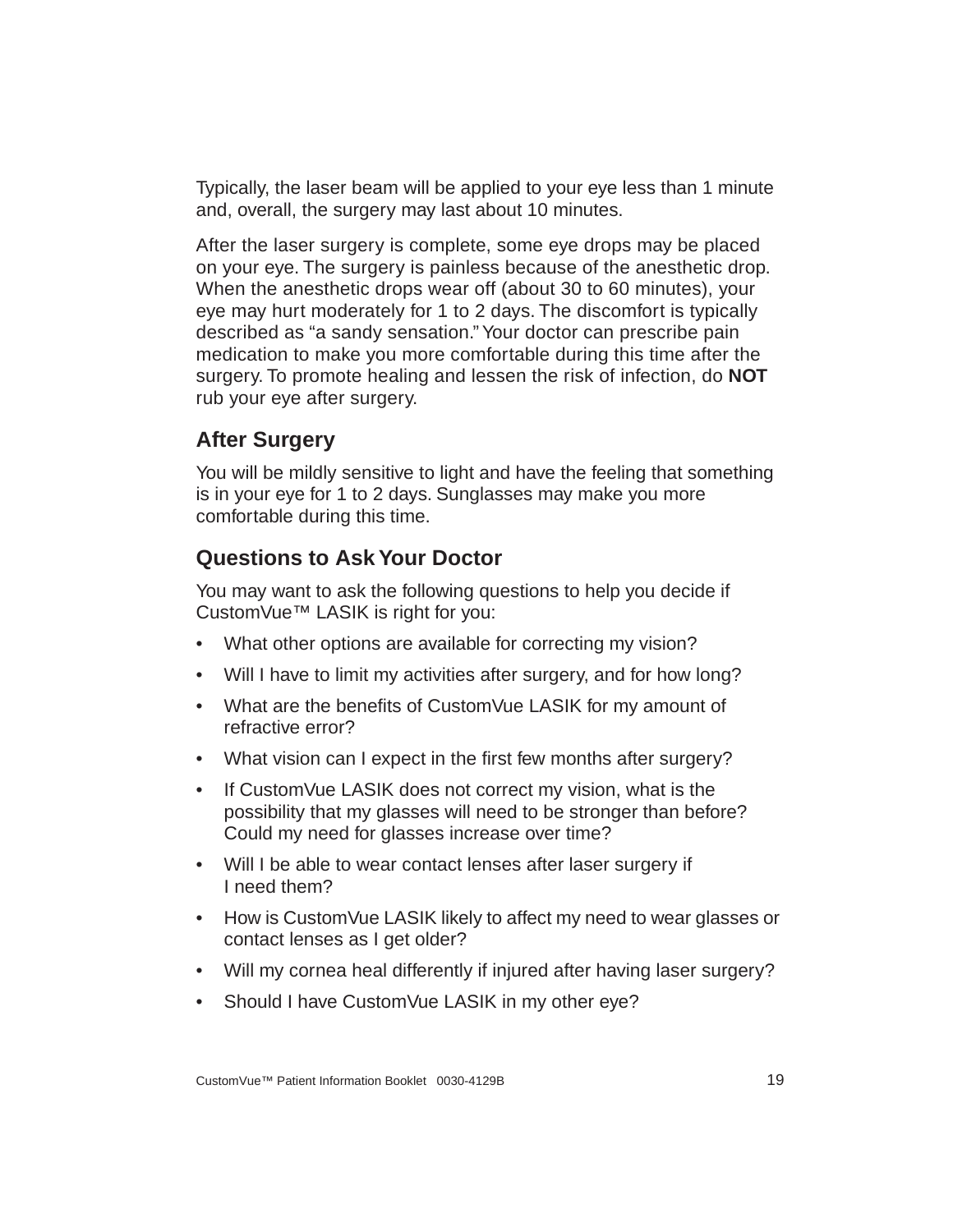- How long will I have to wait before I can have surgery on my other eye?
- What vision problems might I experience if I have CustomVue™ LASIK only on one eye?

Discuss the cost of surgery and follow-up care requirements with your doctor, as CustomVue LASIK is not covered by most health insurance policies.

# <span id="page-25-0"></span>**Self-Test**

Are You an Informed and Educated Patient?

Take the test below and see if you can correctly answer these questions after reading this booklet.

|    |                                                                                              | TRUE                                   | <b>FAI SF</b>                          |
|----|----------------------------------------------------------------------------------------------|----------------------------------------|----------------------------------------|
|    | 1. Custom Vue LASIK surgery is risk free.                                                    | $\Box$                                 | $[ \ ]$                                |
| 2. | It doesn't matter if I wear my contact lenses when<br>my doctor told me not to               | $\left[ \ \right]$                     | Ħ                                      |
|    | 3. The laser does all the work; I just have to lie on<br>the chair.                          | $\Box$                                 | $\perp$                                |
|    | 4. After the surgery, there is a good chance that I<br>will be less dependent on eyeglasses. | $[ \ ]$                                | $\Box$                                 |
|    | 5. I may need reading glasses after laser surgery.                                           | $\begin{array}{c} \square \end{array}$ | $\begin{array}{c} \square \end{array}$ |
| 6. | There is a risk that I may lose some vision after<br>CustomVue LASIK surgery.                | $\Box$                                 | $\Box$                                 |
| 7. | It doesn't matter if I am pregnant.                                                          | U                                      | $\Box$                                 |
| 8. | If I have an autoimmune disease, I am still a good<br>candidate for laser vision correction. | $\Box$                                 | $\Box$                                 |

Answers to SELF-TEST are found on [page 22.](#page-27-0)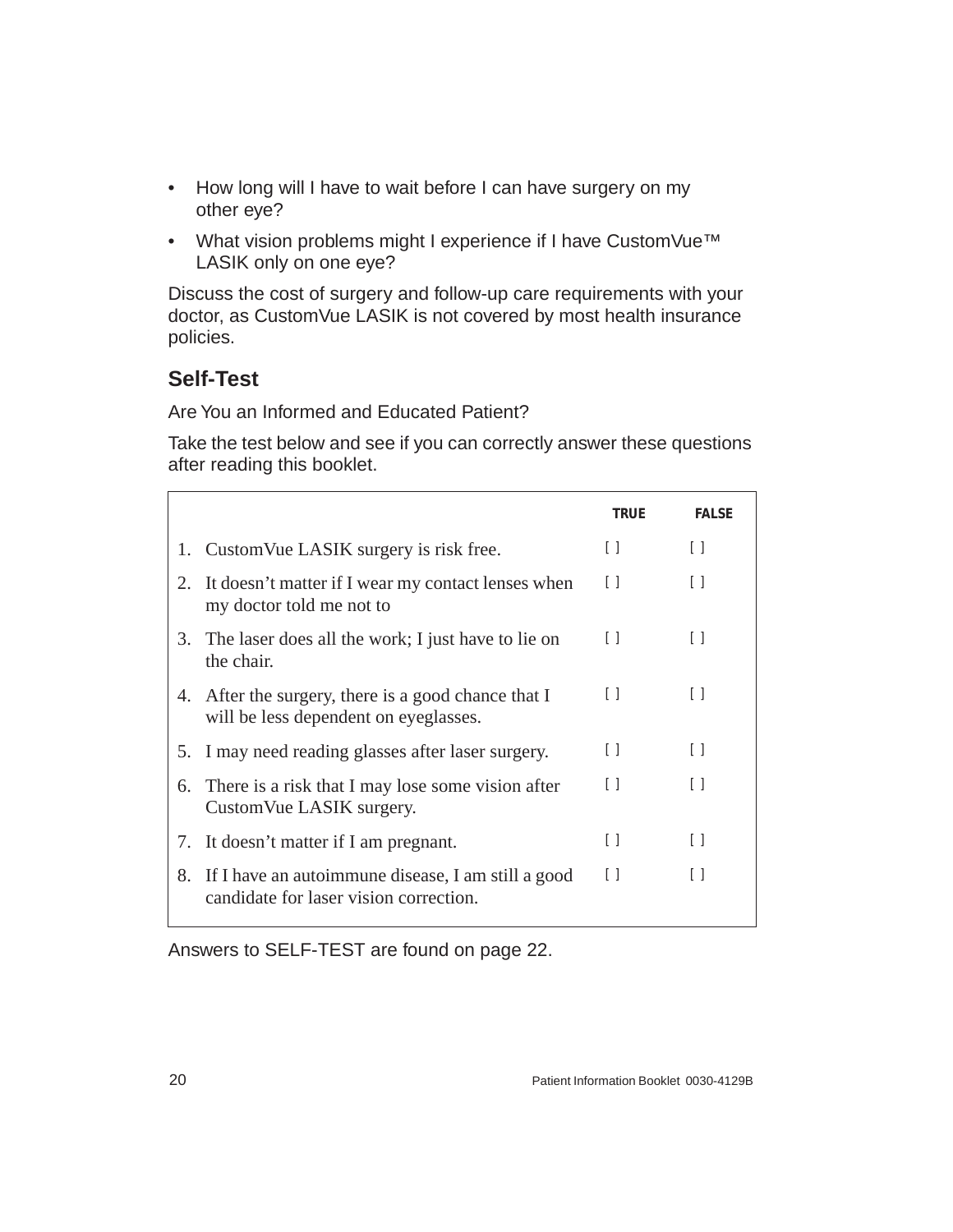## <span id="page-26-0"></span>**Summary of Important Information**

- CustomVue™ LASIK is a permanent operation to the cornea and is irreversible.
- CustomVue LASIK may not eliminate the need for reading glasses, even if you never have worn them before.
- Your vision must be stable for at least one year before CustomVue LASIK. You will need written evidence that your nearsightedness with or without astigmatism has changed less than 0.50 diopters.
- Pregnant and nursing women should wait until they are not nursing and not pregnant to have the surgery.
- You are not a good candidate if you have degenerative or autoimmune diseases, or have a condition that makes wound healing difficult.
- CustomVue LASIK may result in some discomfort. The surgery is not risk-free. Please read this entire booklet, especially the sections on Benefits and Risks before you agree to the surgery.
- Alternatives to CustomVue LASIK include, but are not limited to, glasses, contact lenses, non-custom LASIK and PRK, IOL implantation, intracorneal rings, RK, and ALK.
- Some people, such as military pilots, have job-related vision requirements that cannot be met by having CustomVue LASIK.
- Before considering laser vision correction you should:
	- a. Have a complete eye examination.
	- b. Talk with one or more eye care professionals about the potential benefits of laser refractive surgery, and the complications, risks, and time required for healing.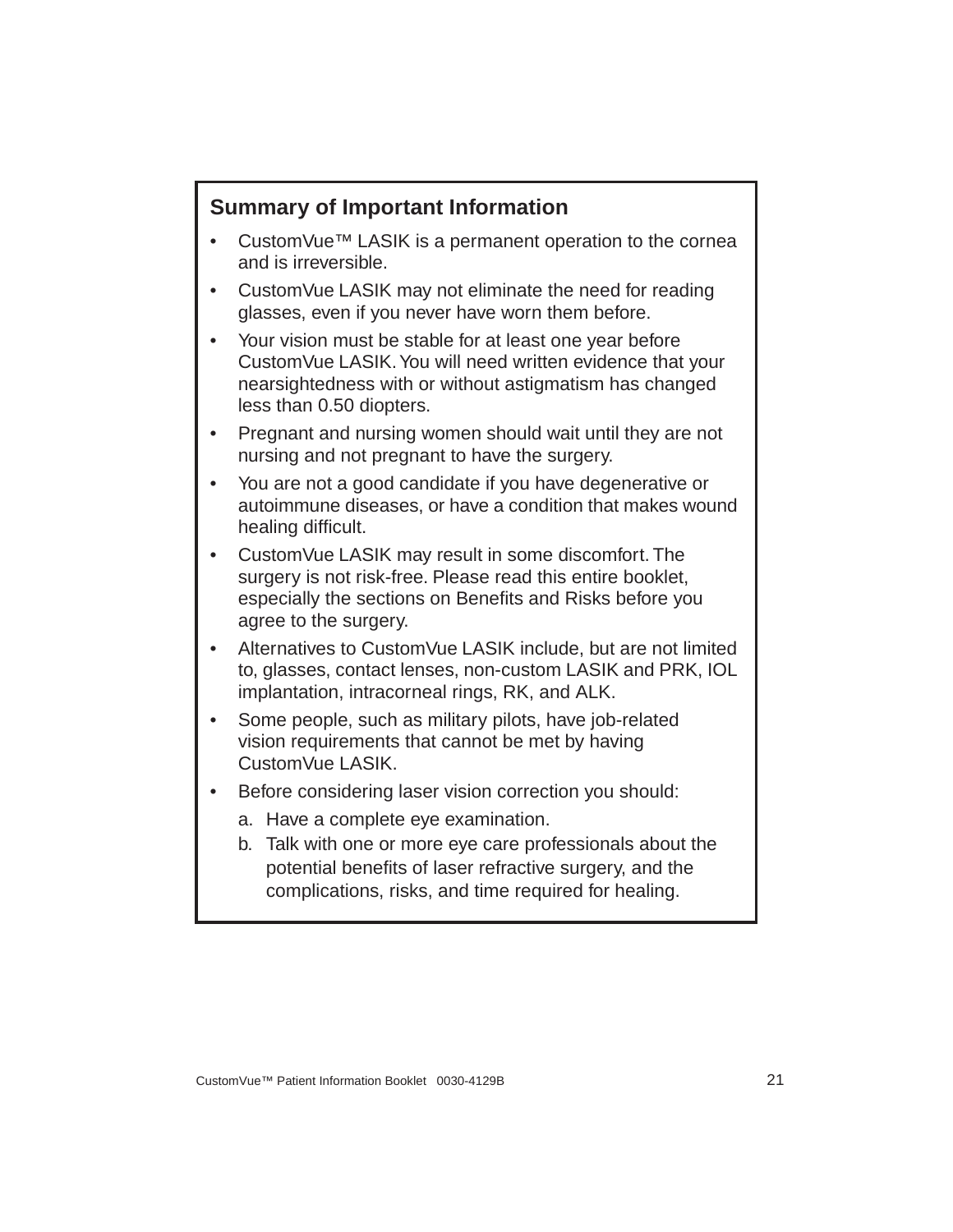#### <span id="page-27-0"></span>**Answers to Self-Test Questions**

**1.** False (see Risks on [page 9](#page-14-1)); **2.** False (see Before Surgery on [page 17](#page-22-1)); **3.** False (see The Day of Surgery on [page 18](#page-23-0)); **4.** True (see Benefits on [page 6\)](#page-11-1); **5.** True (see Risks on [page 9\)](#page-14-1); **6.** True (see Risks on [page 9\)](#page-14-1); **7.** False (see Contraindications on [page 17](#page-22-0)); **8.** False (see Contraindications on [page 17\)](#page-22-0).

#### <span id="page-27-1"></span>**Glossary**

This section contains definitions of terms used in this information booklet. Please discuss with your doctor any questions you may have about these terms.

**Antibiotic Medication:** a drug used to treat or prevent infection.

**Anti-inflammatory Medication:** a drug that reduces redness and swelling associated with inflammation. May be a corticosteroid, or a nonsteroidal anti-inflammatory drug.

**Astigmatism:** The cornea and lens focus light rays from horizontal and vertical lines at different distances from the retina. The multiple focal distances result in blurred vision. Astigmatism may occur alone or along with nearsightedness and other refractive errors.

**Automated Lamellar Keratectomy (ALK):** a type of surgery used to correct vision by removing a cap of cornea using a microkeratome (an automated instrument), reshaping or flattening the cap of cornea, and then replacing the cap on the corneal bed.

**Cataract:** an opacity or clouding of the lens inside the eye that can cause a loss of vision.

**Collagen Vascular Disease:** a condition that may result in inflammation or swelling of parts of the body, such as muscles, joints, and blood vessels. Examples of this type of disease are lupus and rheumatoid arthritis.

**Contraindications:** any special condition that results in the treatment being inadvisable.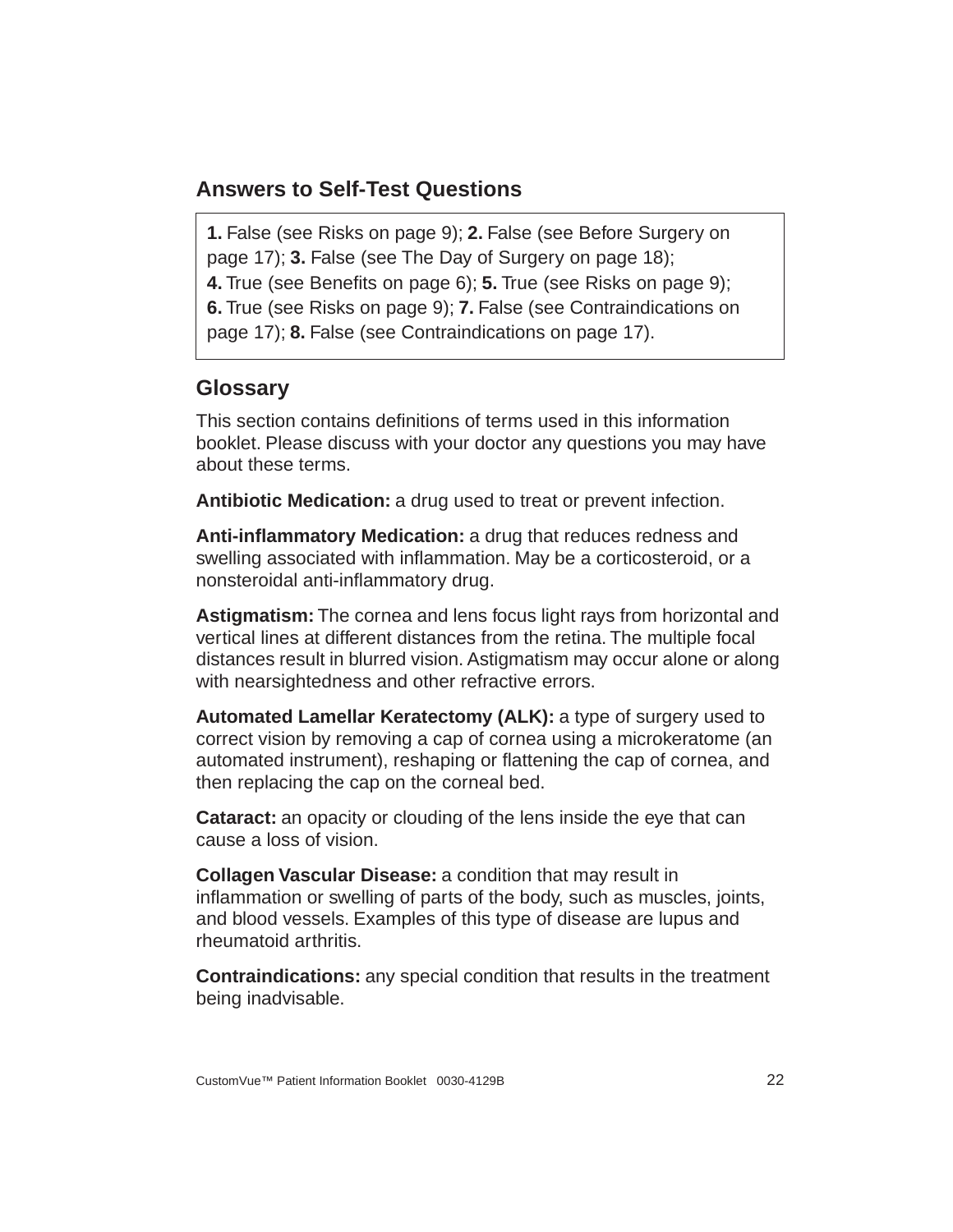**Cornea:** the clear front surface of the eye. Surgery such as PRK and LASIK reshape or flatten this surface to correct vision.

**Corneal Epithelium:** the top layer of the cornea. The doctor removes this layer during PRK surgery. The epithelium then grows back a few days after PRK surgery.

**Corneal Haze:** a cloudiness of the cornea that may occur after PRK and rarely after LASIK.

**Corneal Ulcer:** an infection of the cornea that may result in a loss of vision.

**Diopter (D):** a unit used to measure the amount of myopia, hyperopia, or astigmatism of any eye.

**Glaucoma:** a condition usually associated with high eye pressure. This condition results in damage to the nerve at the back of the eye and possible loss of vision.

**Halos:** circular flares or rings of light that may appear around a headlight or other lighted object.

**Herpes Simplex:** a type of infection caused by a virus that can recur. This virus typically causes cold sores and/or vesicles to appear on the face or other parts of the body.

**Herpes Zoster:** a type of infection caused by a virus that can recur. Vesicles typically appear on only one side of the body.

**Immunodeficiency Disease:** a condition that alters the body's ability to fight infection. An example is AIDS.

**Intraocular lens (IOL) implantation:** A refractive surgery procedure that replaces the natural lens in the eye with an artificial one that has a different focusing strength.

**Intracorneal ring segments:** Surgical implants that correct myopia and astigmatism by deforming the cornea.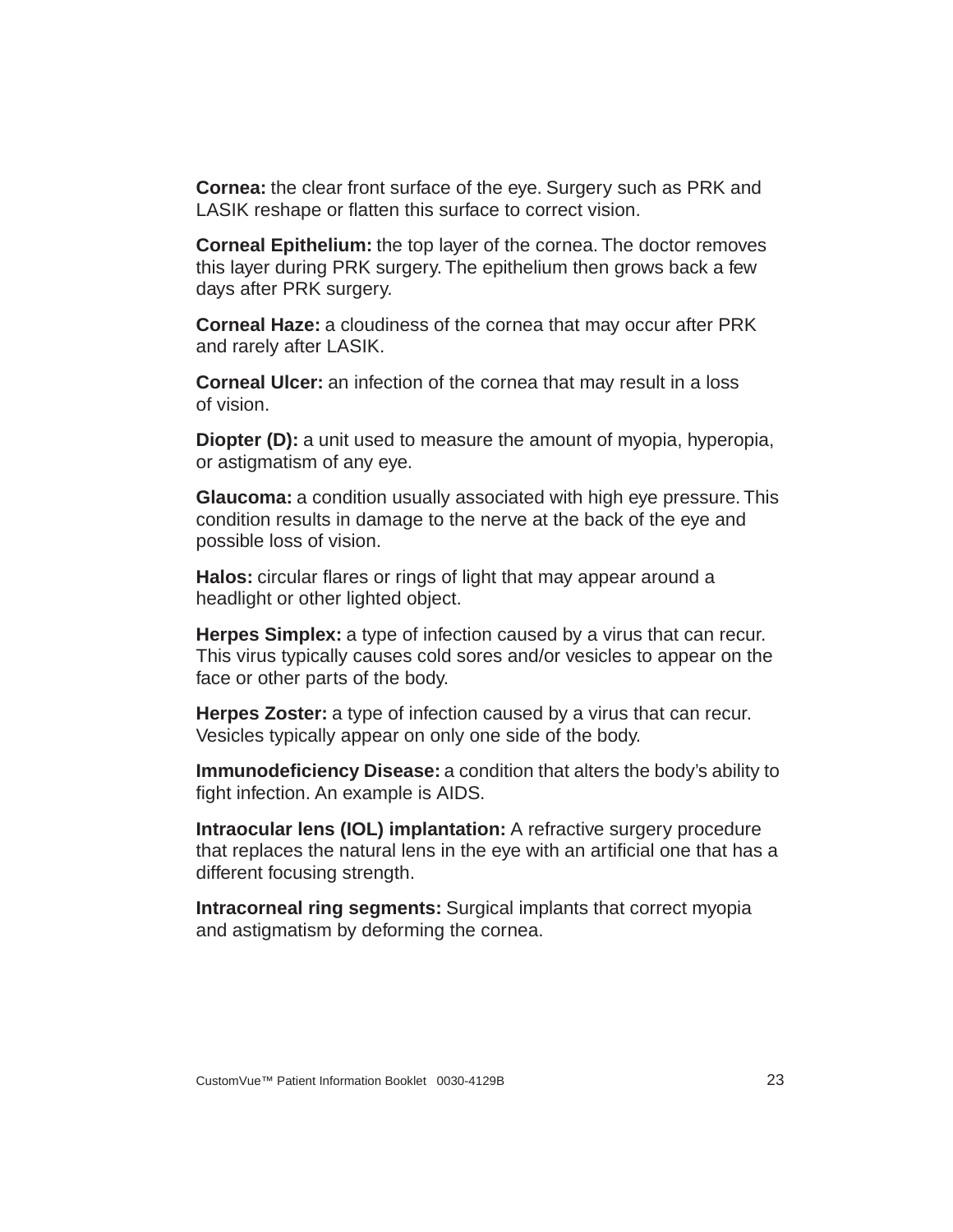**Intraocular Pressure (IOP):** fluid pressure inside the eye. Your doctor measures the pressure inside the eye with a tonometer.

**Keratoconus:** a condition of the cornea that results in a thinning of the cornea. A change in corneal shape like a cone typically occurs.

**LASIK:** a type of surgery used to correct vision by raising a flap of cornea using a microkeratome (an automated instrument), then reshaping the cornea underneath using an excimer laser, and then replacing the flap on the corneal bed.

**Lens:** a structure inside the eye that helps to focus light onto the back of the eye, or an optical instrument for forming an image by focusing rays of light.

**Microkeratome:** an automated surgical tool that cuts a flap of tissue from the front surface of the eye with a blade.

**Myopia:** a refractive error in which the cornea and lens focus light rays from distant objects in front of the retina, causing images of distant objects to appear blurry. Nearsightedness is another term for myopia.

**Nearsightedness:** a refractive error in which the cornea and lens focus light rays from distant objects in front of the retina, causing images of distant objects to appear blurry. Myopia is another term for nearsightedness.

**Ocular Hypertension:** an increase in the pressure inside the eye.

**Photorefractive Keratectomy (PRK):** a type of surgery used to correct vision by reshaping the top surface of the cornea using an excimer laser.

**Radial Keratotomy (RK):** a type of surgery used to correct vision by flattening the cornea with a scalpel.

**Refract:** to bend or focus rays of light.

**Refraction:** the focusing power of a lens or eye.

**Refractive Error:** a focusing error of the eye, in which parallel light rays are not brought to a sharp focus precisely on the retina, producing a blurred image. Refractive errors can be myopic, astigmatic, or hyperopic.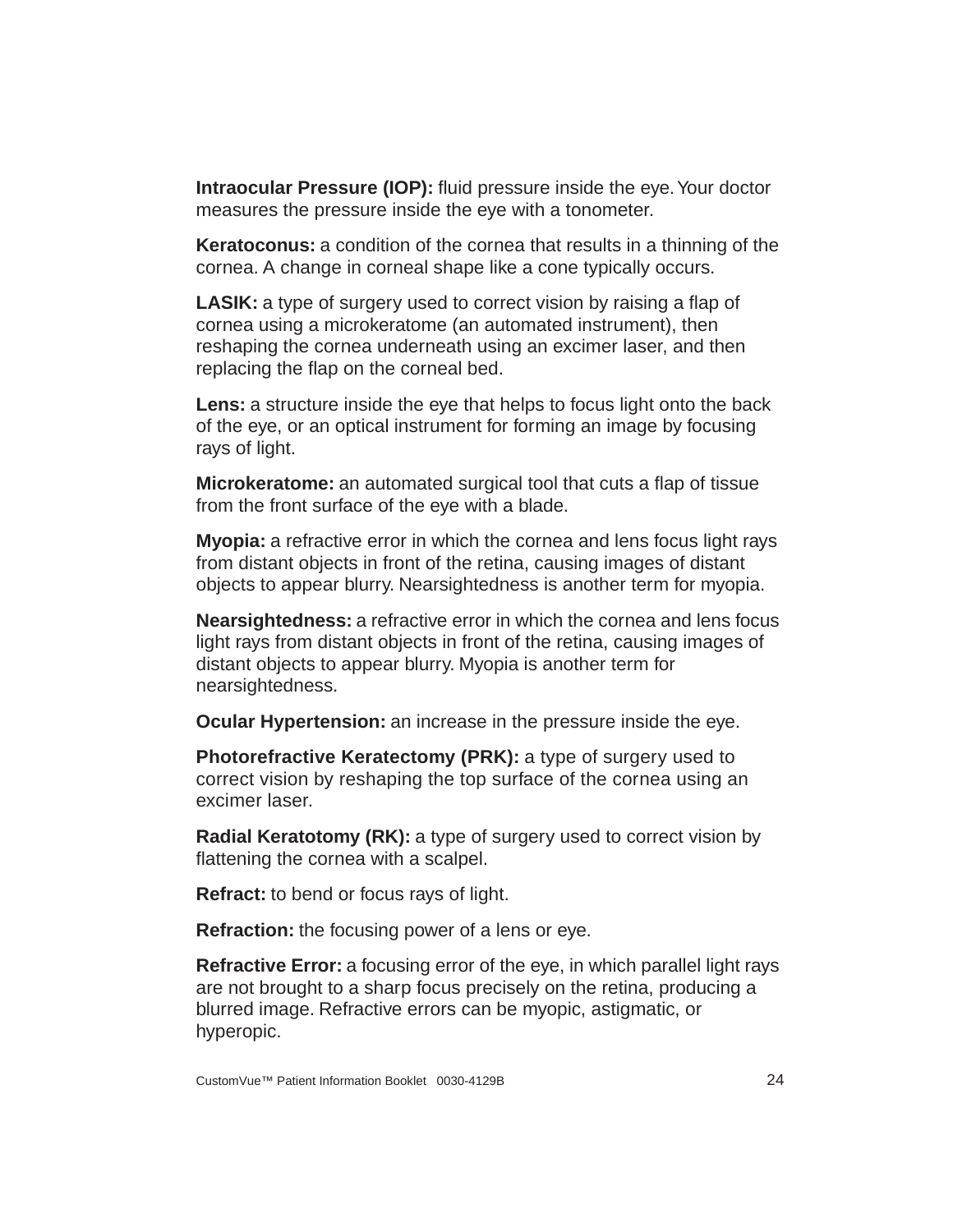**Regression:** a decrease in the amount of vision correction after LASIK surgery.

**Retina:** the back surface of the eye. The retina senses focused light and transfers signals to the brain.

**Wavefront:** a surface representing the cross-section of the paths that light rays follow as they travel through the eye.

**Wavefront error:** simple and complex focusing errors in the eye that are revealed by differences in the paths of light rays as they are bent by the eye.

**WavePrint**®**:** a color map that displays wavefront errors measured by the VISX WaveScan WaveFront® System.

**WaveScan**®**:** the VISX WaveScan WaveFront System is a diagnostic instrument to objectively measure the refractive errors of the eye.